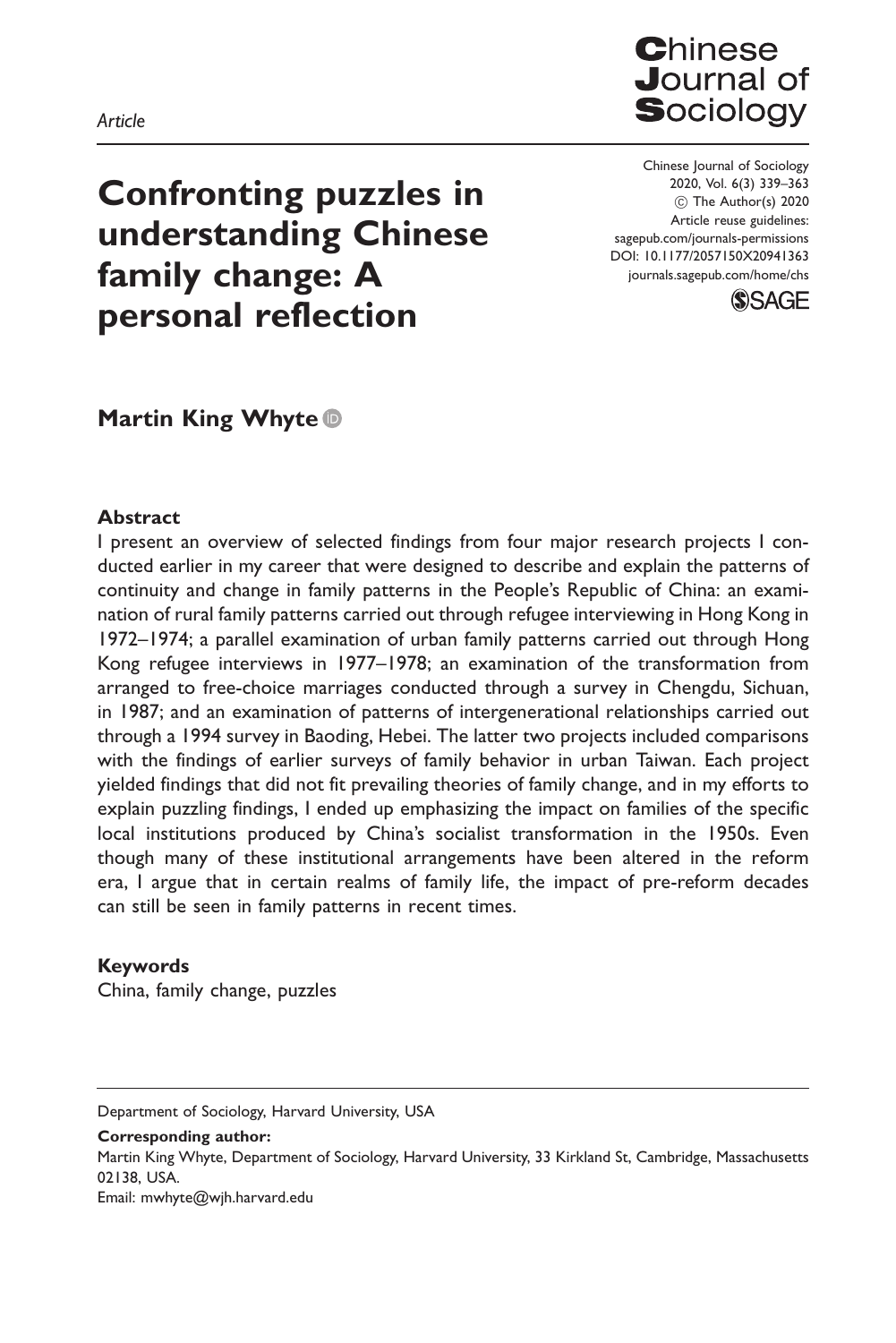Throughout my career, I have had a strong interest in puzzling out the complicated patterns of continuity and change in Chinese families. I have concentrated my research on social life in the People's Republic of China (PRC), so my particular goal has been to collect information on current family behavior and trends in order to understand and explain how family patterns in post-1949 China have evolved and why. The methods I have employed have varied. I cannot claim the benefits, or the ethnographic battle scars, of having lived in a Chinese village or urban neighborhood in order to directly observe daily life and participate in family activities and rituals. Instead, I have relied upon two primary methods: in-depth interviewing conducted 'at a distance' in Hong Kong (three stints between 1968 and 1978) and, in the 1980s and 1990s, sample survey research on families in several cities, conducted with PRC collaborators.<sup>1</sup>

# Prevailing theories of family change

When I began my research on Chinese family patterns, there were two primary (and contending) theoretical frameworks used to try to understand family change in the PRC: the state directed-change framework and modernization theory. Singly or in combination, I found these frameworks inadequate for understanding the complex realities of contemporary family life that I had discovered in my own research (and in the work of others). As will become clear, I have come to think that elements of both these frameworks help explain some features of Chinese family change under some circumstances, but that they must be supplemented in order to understand the complex realities of family change patterns in the PRC.

#### State directed-change

The state directed-change framework can be viewed as an 'irresistible-force-meetsan-immovable-object' scenario. There are several underlying assumptions: that Chinese are very attached to their family traditions going back centuries and will resist attempts to make them change or adopt new family patterns (the immovable object); that the Chinese Communist Party (CCP) came to power with an ambitious social change agenda, with family change a high priority (as symbolized by the early adoption, in 1950, of the Marriage Law of the PRC) backed up by an impressive enforcement apparatus (the irresistible force); and that the resulting patterns of family change, or of successful resistance to change, are the outcome of the sustained struggle between these two opposing forces.

This is the primary framework used in C. K. Yang's early book, The Chinese Family in the Communist Revolution (Yang, 1959; see also Meijer, 1971). Much of that work is devoted to examining the provisions of the 1950 Marriage Law and subsequent PRC government statements on family policy and state enforcement efforts, as well as press reports and statistical evidence, in order to determine both what the specific family-change goals of the CCP were and how successful or unsuccessful the CCP was in getting the Chinese people to comply. For the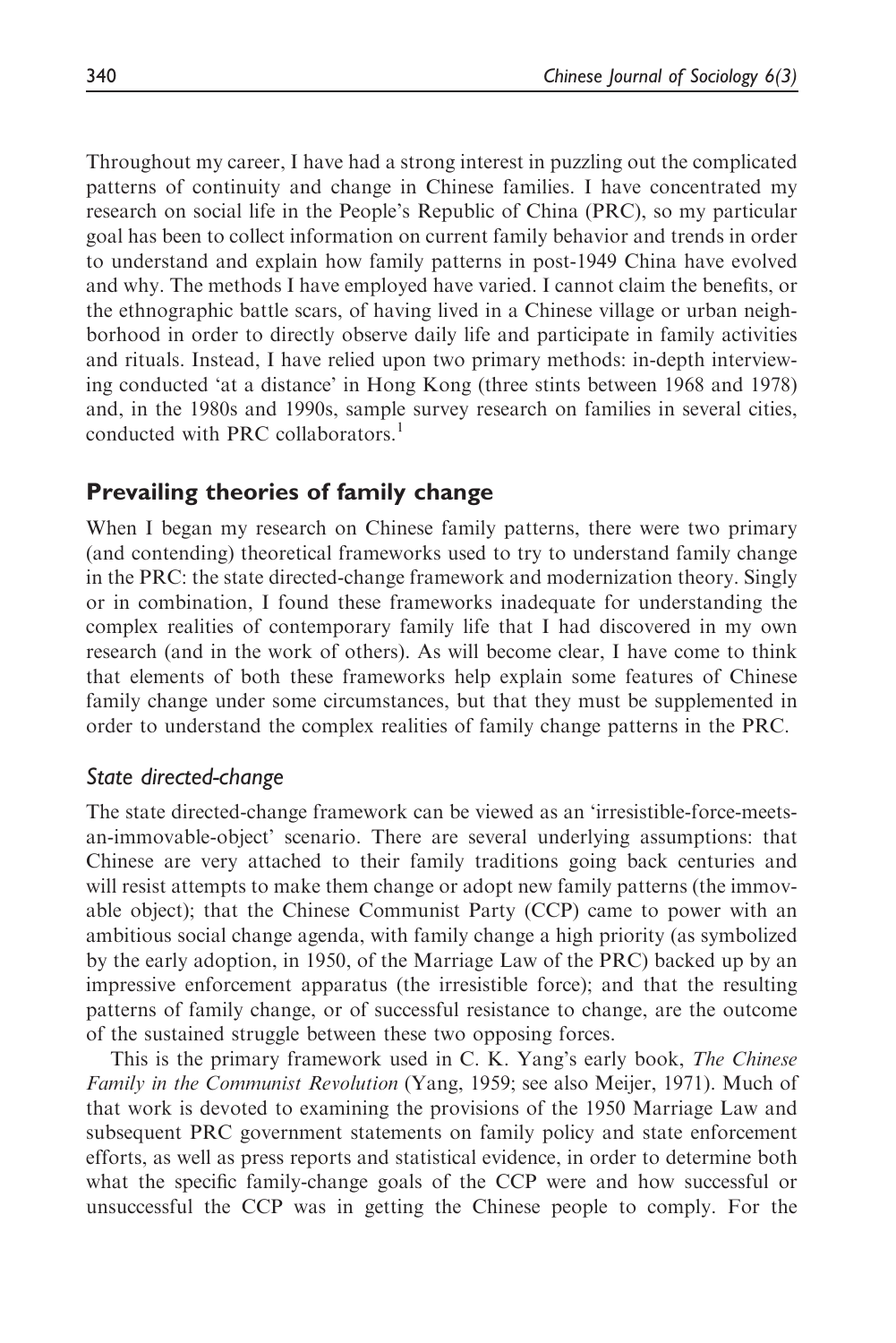most part, Yang depicted only partial success by the CCP in fostering family change, with a combination of inability to effectively enforce its will and the entrenched resistance of Chinese families explaining the lack of fuller success in directed family change.<sup>2</sup> If one assumes that state directed-change is the primary force altering Chinese family patterns, the actual patterns of change should reflect state family-engineering priorities, with enforcement difficulties and family customs which the population was particularly determined to preserve explaining any departures from the official family-change targets. However, as I discuss below, in my research on rural family patterns in Guangdong in the early 1970s, that was not the pattern of family change I discovered.

### Modernization

The rival framework that was also very influential at the time I began researching Chinese family change was modernization theory. In particular, William J. Goode had written a classic work, World Revolution and Family Patterns (1963), that examined historical evidence on family trends in various countries and regions around the globe to support his contention that the multiple transformations produced by modern economic development (industrialization, urbanization, bureaucratization, commercialization, etc. – all grouped together under the umbrella term, 'modernization') create pressures that tend to erode a variety of traditional family customs and foster trends toward what he termed the 'conjugal family'. The conjugal family is an ideal type in the Weberian sense, rather than an actual family structure, one that emphasizes the husband–wife bond as the most important family tie, with couples making decisions and managing their families relatively autonomously, with little influence or interference from other kin (including parents). Among the concrete manifestations of conjugal families are a preference for nuclear-family living, marriage in young adulthood based on free choice of the future spouses, relative absence of patriarchal gender roles, and fairly brittle marriages, with substantial freedom to divorce. Given that most Chinese families in 1949 were, in Goode's terms, quite unconjugal, this framework seemed to provide a promising framework for examining actual family-change patterns in the PRC.<sup>3</sup>

Two features of Goode's family modernization framework deserve special emphasis, given that the issue at hand is explaining family-change patterns in the PRC. First, in general, Goode saw state family policies and state social engineering (state directed-change efforts, in other words) as having substantially less influence on the course of actual family change than modern economic development. In Goode's view, if any particular government tried to promote new family patterns that were not compatible with the current developmental level of the society, those efforts would be unlikely to succeed.<sup>4</sup> Second, in the views of Goode and other modernization theorists, it doesn't matter much what form of property relations exist in a society or, in other words, whether economic development takes place in a capitalist or a state socialist mode. What matters most is, again, what level of economic development has been reached by the society as a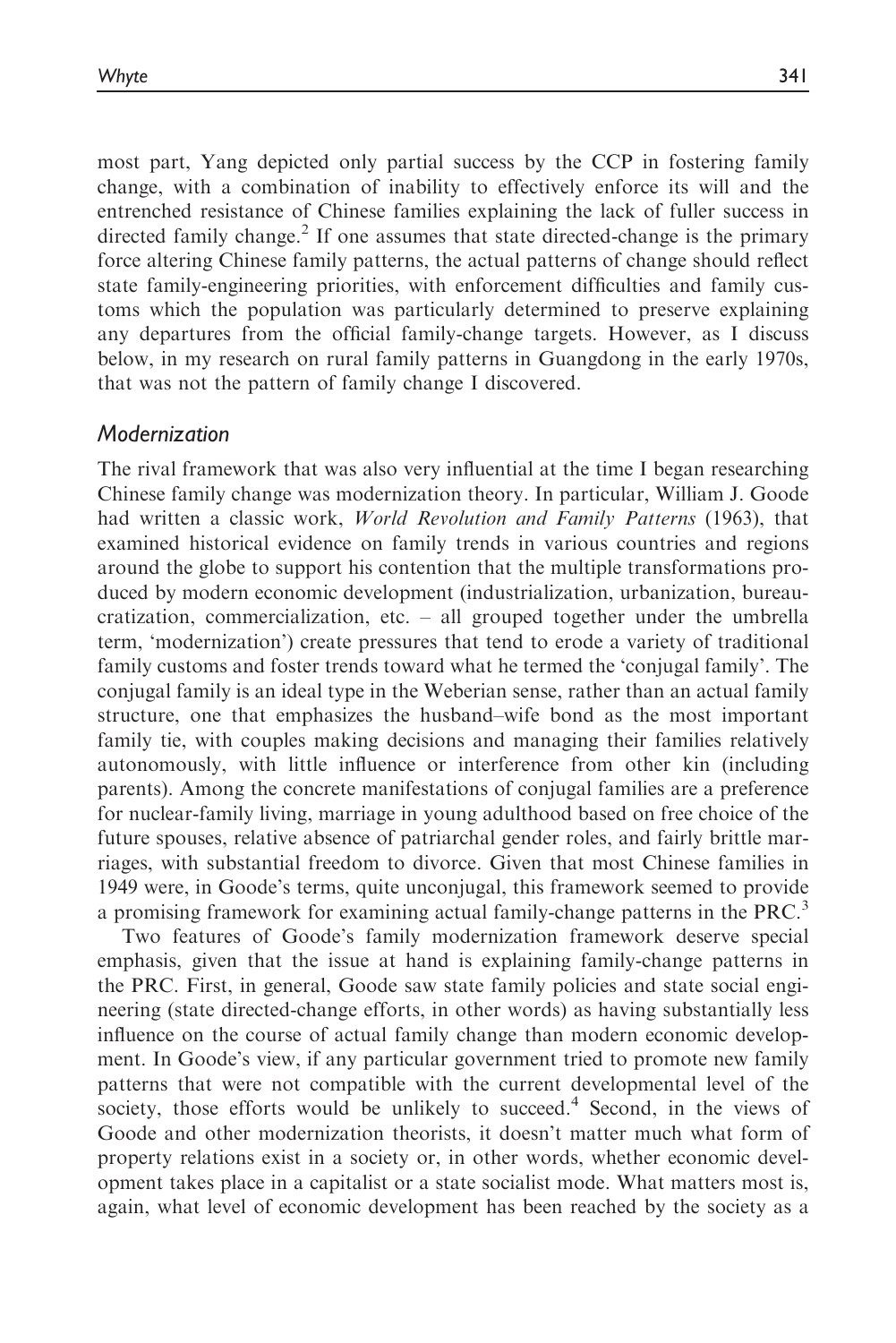whole and by particular regions and sub-populations. Modern economic development has a homogenizing effect on family patterns, with countries 'converging' toward more conjugal family patterns as they become modern industrial societies. Thus, contrary to Marx and Engels, the socialist families of the Union of Soviet Socialist Republics (USSR) and the capitalist families of the USA (as well as the post-Meiji families of Japan, etc.) should increasingly resemble each other while being quite different from their pre-industrial family forms.<sup>5</sup> According to the logic of modernization theory, then, within China the periods of most rapid modern economic development should have produced the most movement toward more conjugal family patterns, and those portions of the population whose lives have been most transformed by development transitions (e.g. urban, educated groups) should have departed the most from traditional family patterns. In addition, Chinese living in more highly developed areas outside of the Chinese mainland, such as Taiwan and Hong Kong, should display family patterns that are more conjugal than their counterparts in less economically developed areas. However, as I discuss in some detail below, the findings of my research again contradicted these expectations in multiple ways.

In the pages that follow, I selectively introduce findings on family-change patterns resulting from my various research projects, discussed in chronological order. As I do so, I will point out how specific findings contradicted expectations drawn from both the state directed-change and modernization frameworks, and I will also discuss my attempts to develop more satisfactory explanations of actual familychange patterns in the PRC.

#### Rural families in Guangdong Province during the early 1970s

In research William Parish and I conducted in 1972–1974, through interviews with refugees in Hong Kong, we tried to learn what recent and current family and marriage patterns were like in rural China. Except for a few cases from neighboring Fujian, all of our interviewees had lived in Guangdong villages. We asked our interviewees not only about their own family experiences, but also about those of their neighbors and friends. For example, in one part of our in-depth interviews, we asked them whether they had attended any recent local weddings. If they had, we asked them to describe the couple, their backgrounds, how they had met, the stages of decision making and ritual involved, how the wedding was celebrated and so forth, and then we repeated the questions for any other weddings they had attended. In this fashion we collected fairly systematic information about more than 300 post-1949 rural marriage cases in Guangdong scattered across more than 50 different villages.<sup>6</sup>

What we discovered when we analyzed these marriage cases was a complex reality. In some instances, Guangdong villagers in the 1970s were fully complying with official family policies. For example, we didn't learn of any cases of taking new concubines, nor did we hear of any recent cases of *tongyangxi* – a girl who had been adopted as a child and raised alongside the son of a family to whom she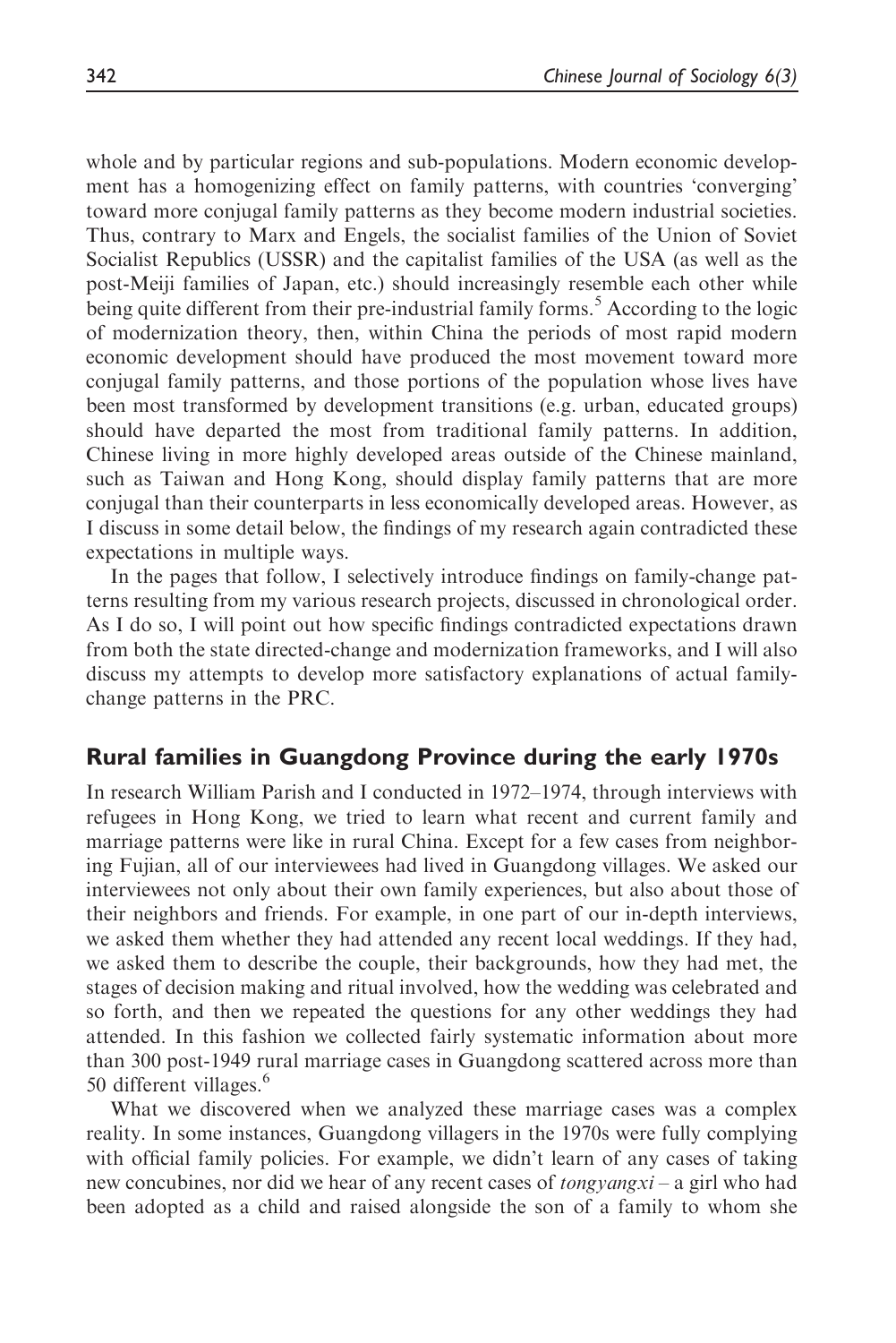would later be married. However, we also discovered multiple current marriage customs that displayed only partial changes in the direction of CCP marriage change goals. For example, although couples were generally older when they married than had been the case before 1949, most brides (about two thirds) and about half of all grooms were marrying younger than the 'late marriage ages' the CCP stipulated in rural areas during the 1970s (23 for a bride and 25 for a groom).<sup>7</sup> Also, even though parents were not arranging the marriages of their children in the traditional fashion, they still often took the initiative in finding them potential marriage partners, and a son or daughter could not marry without parental approval. In another example, weddings still involved considerable feasting and expenditure, rather than the frugal and simple weddings recommended in CCP propaganda.

More surprising than instances of partial rather than full compliance with CCP family policy were two other patterns we discovered. First, we learned that despite the official prohibition of demands and negotiations over bride prices contained in the 1950 Marriage Law, very substantial bride prices were still being negotiated and transferred in virtually all marriage cases described to us for the 1970s, and even a production brigade CCP secretary had to offer a substantial bride price if he wanted his son to be able to get married. On the obverse side of the change picture, we also learned that in a substantial number of cases, traditional village and lineage exogamy rules had broken down, with some newly marrying couples being from the same village or even sharing the same surname.<sup>8</sup>

When I attempted to cross-tabulate the degree of change away from traditional marriage customs with family change goals stressed versus not stressed in official PRC family policies (see Table 1), this complexity was confirmed.<sup>9</sup> In general there was very little correspondence between actual family-change patterns and the family-change goals of the state. In regard to marriage customs the CCP had tried to change, with some there was very substantial change, with others partial change, and with still others little sign of any change (see the left-hand side of Table 1); but the same pattern is visible in regard to family customs that the CCP did not try to change (on the right hand side of Table 1).

It is obvious that the state directed-change scenario does not fit the patterns observed in Table 1. It is also clear that modernization theory does not help clear up the confusion. The latter theory posits that economic development is the main driver of family change, and that when such development occurs, multiple aspects of family life become more conjugal. However, in the absence of much progress in terms of modernizing transformations, rural Guangdong families were becoming somewhat more conjugal in some respects (e.g. somewhat greater youth say in mate selection), $^{10}$  but not in others (e.g. continued demands and negotiations between families over bride prices). How can these divergent and apparently contradictory change patterns be explained?

In interpreting the complex pattern of continuities and changes in marriage and other family customs, Bill Parish and I became convinced that we needed to focus on the specific changes in the local village social institutions produced by the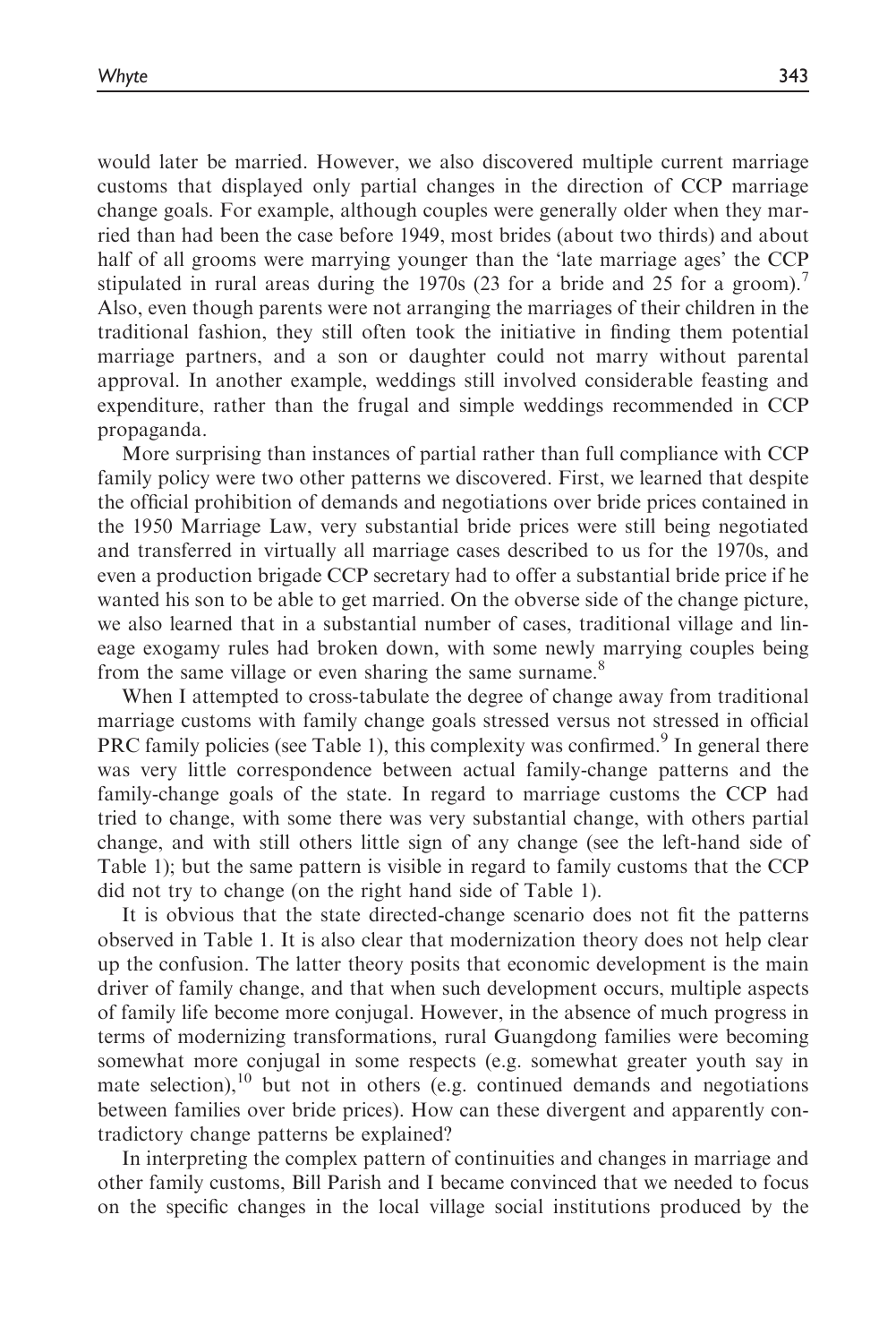|                         | Changes Advocated by CCP                               | Changes Not Advocated<br>by CCP                         |  |  |
|-------------------------|--------------------------------------------------------|---------------------------------------------------------|--|--|
| Marked Changes:         | No concubines<br>No child betrothals                   | Earlier family division<br>Earlier family head transfer |  |  |
|                         | More female-initiated divorce                          | Declining value of dowry                                |  |  |
|                         | Women able to remarry                                  | More marriages due to                                   |  |  |
|                         | Better treatment of new brides                         | friend introduction                                     |  |  |
|                         | Declining power of elderly                             |                                                         |  |  |
| Partial Changes:        | Later marriage ages                                    | "Traveling marriages"                                   |  |  |
|                         | More youth voice in<br>mate choice                     | Increase in same village<br>marriages                   |  |  |
|                         | Decline in marriage arrangers<br>More secular weddings | Increase in same lineage<br>marriages                   |  |  |
| Little or No<br>Change: | Sharing of domestic chores<br>by husbands              | Dominance of patrilocal<br>post-marital residence       |  |  |
|                         | Decline of bride price                                 | Divorce rate                                            |  |  |
|                         | Increasing inheritance by<br>daughters                 | Familial support of the<br>elderly                      |  |  |
|                         | More frugal wedding feasts                             |                                                         |  |  |
|                         | Women's divorce and child custody rights rise          |                                                         |  |  |

Table 1. The pattern of change and continuity in rural marriages in the Mao era.

Source: Qualitative categorization of 344 wedding cases described to William Parish and Martin Whyte in Hong Kong refugee interviews, 1972–1974.

socialist transformation and other post-1949 changes. In subsequent writing, I have distinguished two roles that the state played as an agent of family change: directed-change and indirect (institutional) change. In terms of the latter, even though Guangdong villagers in the 1970s were not living in an environment that had been significantly industrialized, urbanized, etc. (i.e. modernized), they were living in a very different setting than existed prior to 1949. Agriculture had been collectivized (in 1955–1956), which entailed a large number of changes affecting Guangdong farmers, including the fact that they did not own land and other valuable property they could pass on to their children; that except for work on their private plot and sidelines, labor and earnings were organized collectively with neighbors rather than in family units; and that the earnings of women as well as men were very transparently visible and important to families, even though women usually earned lower work points than did men. Other important changes had occurred as well, including the fact that many more daughters as well as sons than in the past were attending (co-educational) schools at least through primary or even lower middle school levels as well as participating in village militias, irrigation construction projects and other activities alongside village youths of both genders.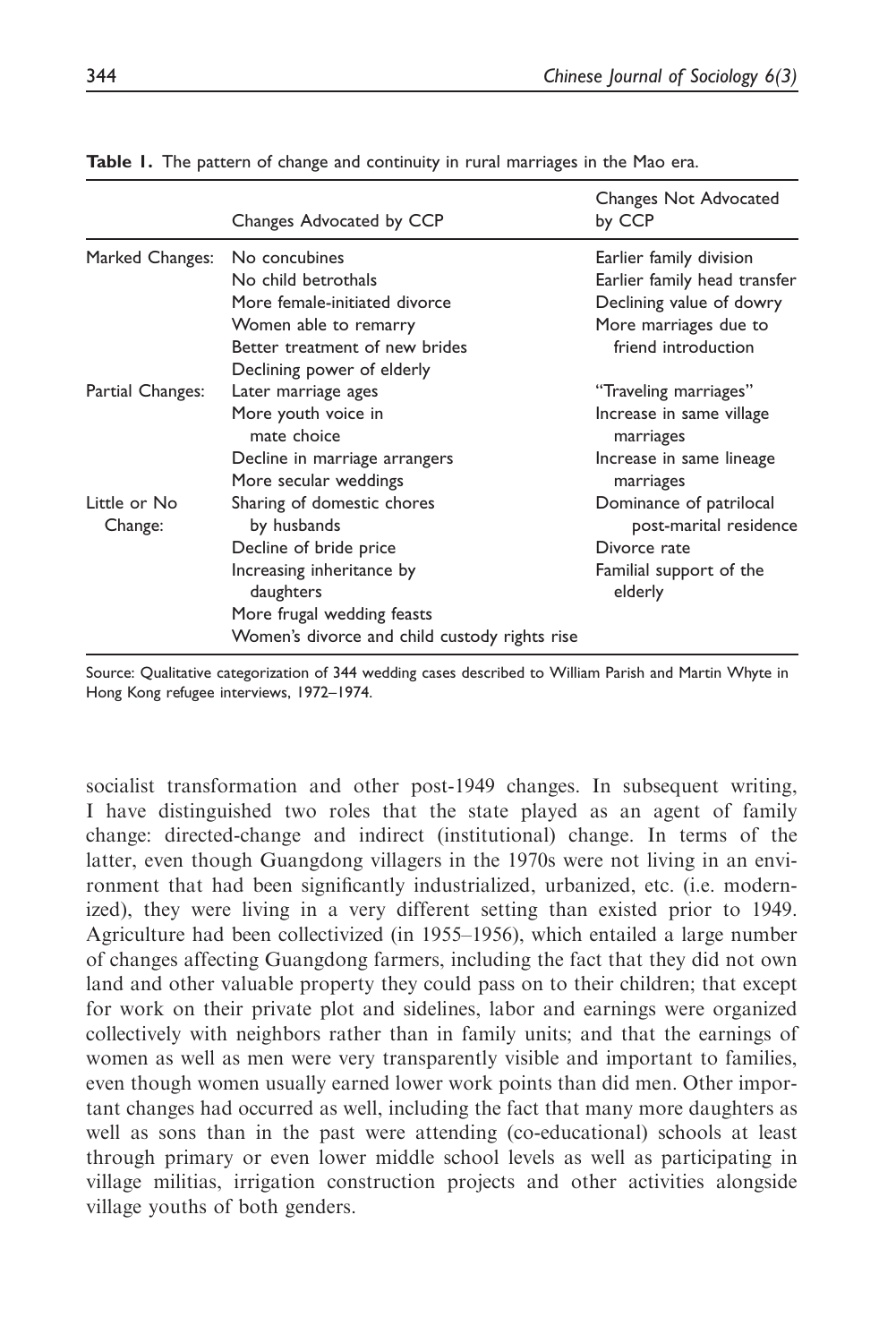We may consider this altered institutional context of the 1970s village socialism, but the important point to stress is that as Guangdong villagers adapted their family behavior to their changed surroundings, in some domains they moved away from traditional customs, while in other domains traditional customs were reinforced. In other words, the actual institutional changes in rural areas had complex, and in some realms unanticipated, consequences, rather than consistently promoting the full range of CCP family-change goals. So the sharp reduction in the role of the family as a unit of production and the associated decline of the family in inheritance and training in work skills, when combined with the increased time and autonomy of youths to associate with potential spouses without direct parental supervision, help to explain both the increasing voice of the young in the decision about whom to marry and the partial breakdown of traditional exogamy  $c$ ustoms. $11$ 

But at the same time, the fact that the work-point earnings of youths were distributed to the heads of their families, that housing was built and owned solely by families (i.e. with no local apartments available to rent) and that strict migration controls prevented youths from leaving and making a new life for themselves elsewhere, all contributed to the inability of rural youths to marry without parental approval. The work-point earnings of young women had become so important to peasant family economies that a bride's family was not willing to part with her without the substantial compensation represented by a bride price, while the groom's family was correspondingly quite willing to expend a bride price to gain control over her future earnings.<sup>12</sup>

Since enforcement of the provisions of the Marriage Law was in the hands of local cadres who were linked by ties of kinship and as lifelong neighbors to families conducting marriages, it was not all that difficult to avoid or evade the rules on late marriage, payment of bride prices, etc. In many instances families simply went ahead and celebrated the wedding of their son or daughter despite the latter being under the stipulated minimum marriage ages. The new couple began their married life at that point, since in the eyes of local villagers it was the wedding feast rather than marriage registration at the commune office that determined when they became husband and wife. Then, when they had passed the stipulated minimum marriage ages, they went to the commune town and officially registered themselves as married, often several years after the fact.

In general, the focus on a more complex set of forces for change produced by a broad range of institutional transformations that affect people's lives seems an improvement on prevailing ways of making sense of the kinds of changes that our research uncovered.<sup>13</sup> However, that does not mean that the two frameworks discussed at the outset are totally irrelevant. The background context of state directed-change during the early 1970s was in most domains one in which promoting family change had moved to the 'back burner' of the CCP's agenda. So even if rural people were continuing to negotiate over substantial bride prices or engaging in other prohibited or discouraged traditional customs, this was not a matter of particular attention or concern to the CCP leadership then. Another example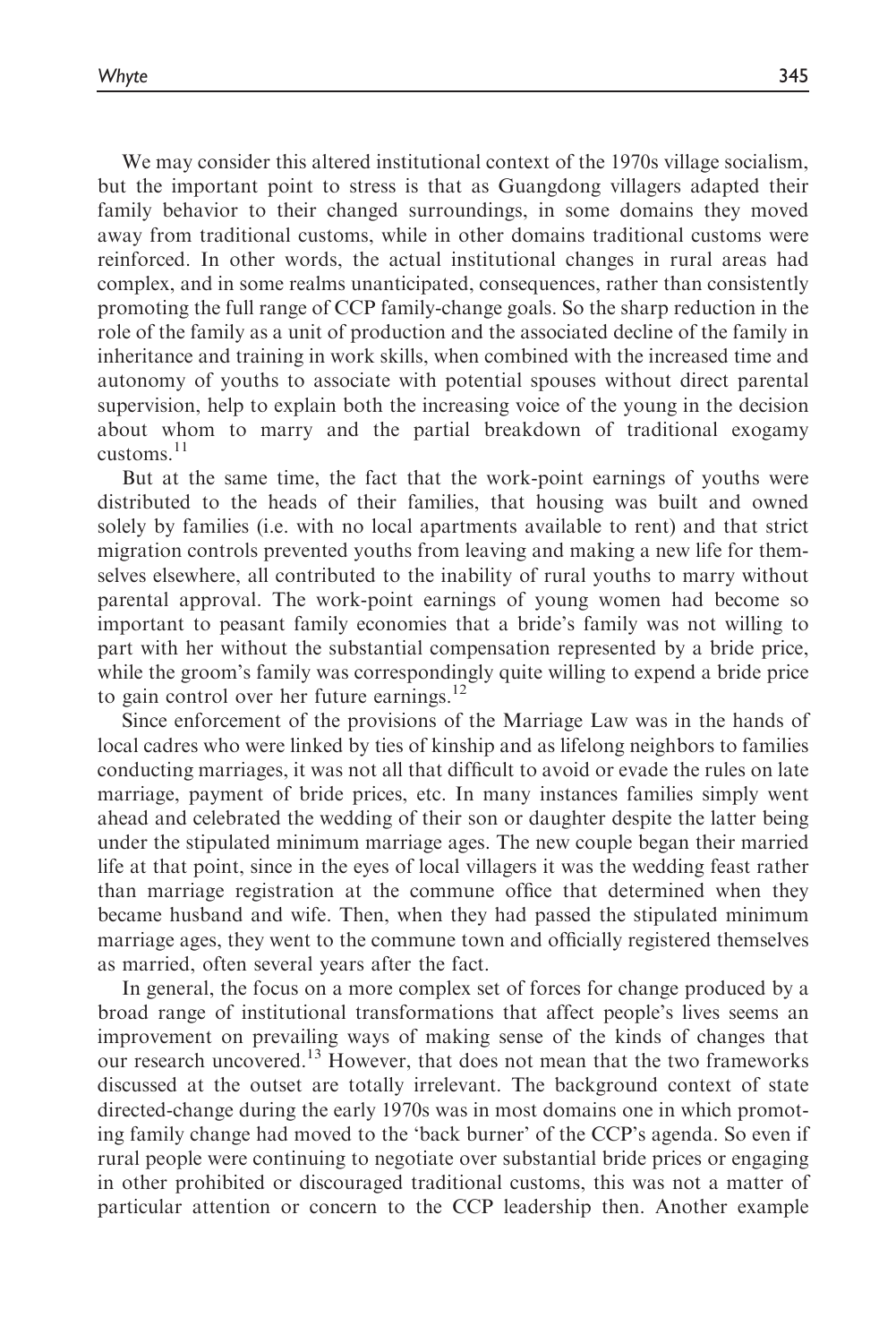uncovered in our Guangdong rural interviews was that when family members died, they were universally buried rather than following the officially approved alternative of cremation. Furthermore, we also learned that in many villages, several years after the death of a parent, a ritual specialist would be hired to dig up the bones, place them in a special pottery urn and relocate that urn in a hillside site with favorable *fengshui* characteristics, all customs that the CCP would have labeled as superstitious. $14$ 

However, since the time of our research, CCP-directed rural family change efforts have been dramatically increased in at least two domains, even if not across the board. The first and most familiar is that escalating state population controls led to much tougher and more direct and intrusive limits on fertility, so that rural families who adjusted their reproductive intentions to their local institutional setting rather than to the birth limits set by the state sometimes faced harsh consequences, including very steep fines, forced abortions and confiscated or destroyed housing and furnishings.<sup>15</sup> Then, beginning in the late 1990s, there was a new and widespread state campaign to require and enforce rural cremation, a campaign with its own coercive abuses of villagers, including forcible removal of the remains of already buried family members and collective cremations, acts that obviously made continuation of second burials impossible.<sup>16</sup>

We also need to recognize that the market reforms and rapid economic development that China has experienced since 1978 have spread some of the change forces specified in modernization theory much more widely, precipitating further family changes in rural China. My own family research focus switched after 1980 to urban China, but from the work of researchers such as Yunxiang Yan (2002, 2003) we know these subsequent changes have shifted the balance even more markedly in favor of rural youths in relation to their parents. For example, the ability of rural young people to migrate to the city in search of higher earnings, the relative lack of family property that is a socialist legacy for rural parents, parental reliance on remittance income from their grown children, and the increases in disposable income and revival of elaborate and costly weddings; these and other trends unleashed by the post-1978 reforms produced situations dramatically different from what we observed in rural Guangdong in the 1970s. For example, young people have much more freedom to experiment romantically and even sexually prior to marriage, rural parents increasingly are expected to build a new house if they expect their grown son to return to the village and settle into marriage there, and couples have managed to shift marriage finance increasingly from exchanges between families to gifts and property controlled by the young couple themselves. In other words, even though in my own research, including the work on urban families that I discuss below, I have tended to focus on and try to explain the distinctive stamp that China's post-1949 socialist institutions have left on family life, it is also important to recognize that both state directed-change and the institutional changes produced by economic development also play major roles in shaping Chinese families today.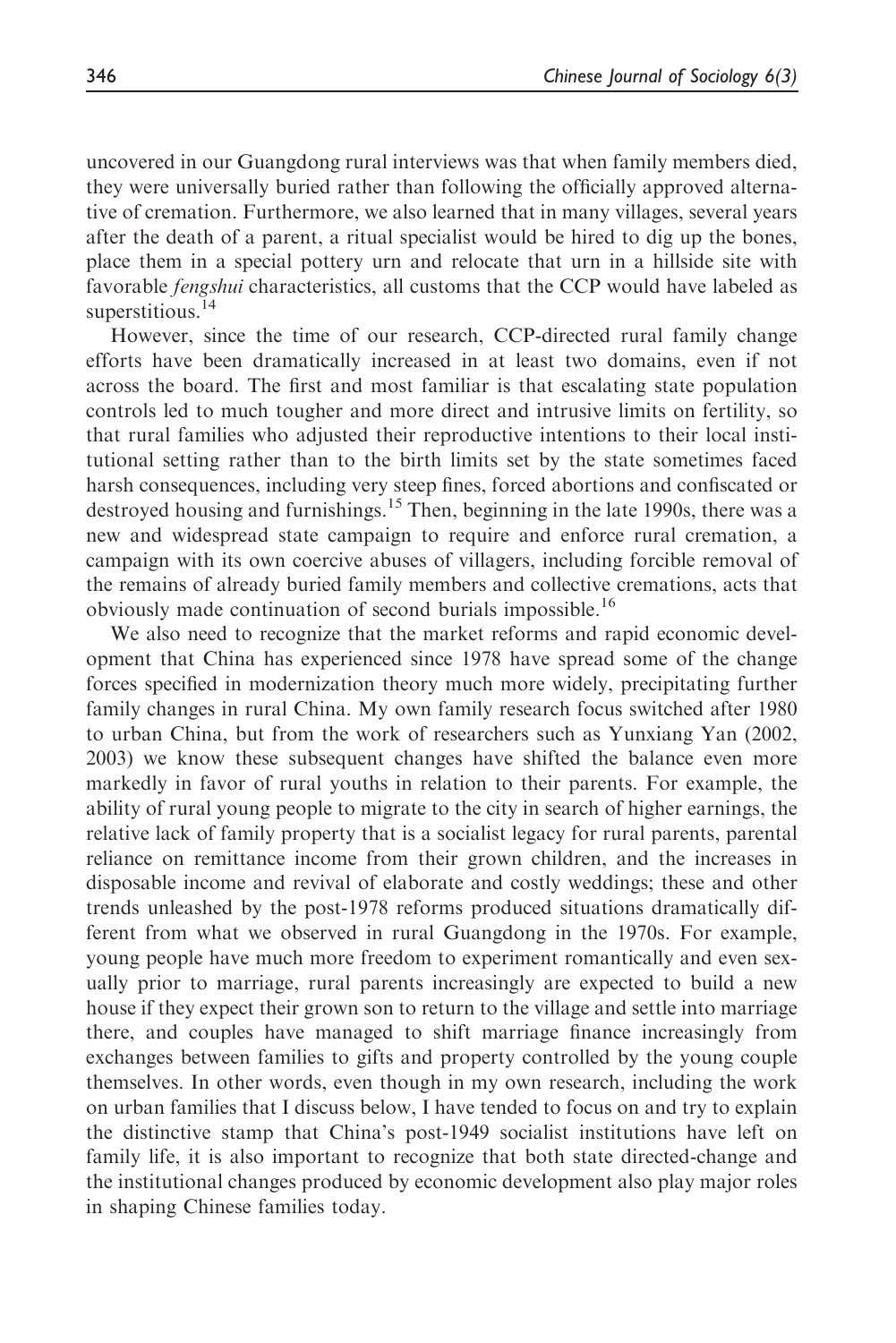#### Urban family life at the end of the Mao era

The second research project on Chinese family patterns I engaged in, again in collaboration with Bill Parish, was a study of social patterns in Chinese cities in the 1970s. As direct field research on the Chinese mainland was not yet possible, we again conducted this research through refugee interviews in Hong Kong in 1977– 1978, with 133 former residents of a variety of cities on the mainland. The primary results were reported in our book, Urban Life in Contemporary China (Whyte and Parish, 1984). I won't attempt to summarize here all the details of the urban family patterns described to us by our informants, but in general there was much closer correspondence between those patterns and CCP family policies than we had found in our rural Guangdong interviews, as revealed in the parallel accounts of 831 urban marriages we collected in this second project. For example, even though the post-1970 'late-marriage ages' set by CCP policy for the cities were even higher than those in the countryside (a minimum age of 25 for the bride and 27–28 for the groom, unlike the 23 and 25 mandated in rural areas), we found large majorities of urban couples in compliance. We also did not encounter instances of the prevalent rural pattern of having a family wedding and beginning life as a husband and wife at an earlier age and then going to register the marriage officially once the minimum marriage ages had been reached.<sup>17</sup> Registration rather than a family feast was considered by urbanites to mark the point at which the marriage began, and most couples had only very simple wedding celebrations: perhaps a meeting with tea and candies with friends and colleagues in the workplace, sometimes with a speech by the CCP secretary, usually followed by a modest wedding meal at home for family and close friends.<sup>18</sup>

More young adults than their parents took the initiative in finding a mate, although they generally then sought parental approval.<sup>19</sup> But a few couples married despite parental disapproval, something we did not find evidence of in our rural interviews. Marriage finance had also departed much more substantially from traditional customs than we had found in our rural interviews. There were generally no direct negotiations between brides' and grooms' families over bride prices, or for that matter over dowries. Instead the potential groom was expected to make several gifts to the potential bride in advance of their marriage in order to demonstrate his seriousness. To illustrate the different temper of the times, a fairly standard set of such gifts was referred to as 'three turns and one sound' (sanzhuan yixiang) – a wristwatch, a bicycle, a sewing machine and a transistor radio.

Post-marital residence also followed quite different patterns than we found in our rural interviews. Given the extreme scarcity of urban housing in the 1970s, couples were expected to live with one or the other set of parents if there was sufficient room, rather than to request an apartment through the work unit housing allocation system. It was much more common in such cases for the couple to follow the traditional pattern of moving in with the husband's family rather than the wife's.<sup>20</sup> However, despite the housing shortage, more than half of the newly married couples in our urban wedding cases started out conjugal life neolocally,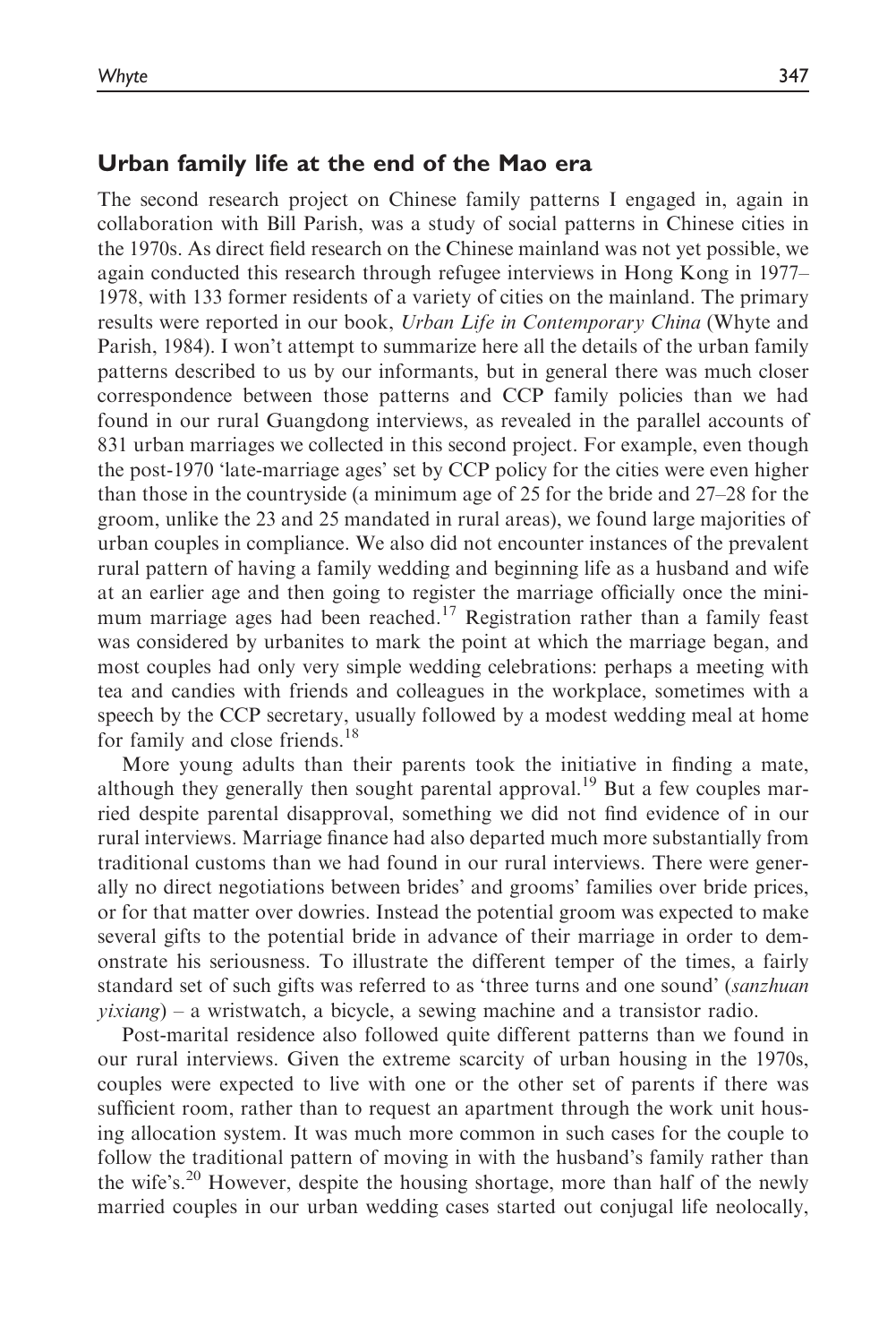living independently in an apartment they had signed up for and been allocated by a work unit. A further important point is that in this period married daughters departed from traditional customs by providing financial and other support to their own parents as well as to their husbands' parents. In other words, the traditional patrilineal structures that still affected marriage in our rural interviews (with marriage finance negotiations between families and the bride fully incorporated into the groom's family economically) had already broken down in the socialist cities of the late Mao era (with the couple relationship trumping extended ties, and a bilateral emphasis on providing support to both sets of parents).<sup>21</sup>

How can we understand the fact that urban family patterns in the 1970s were substantially different in a whole range of ways from those prevailing then in the countryside? One possibility is that Chinese urban residents, being generally better educated, were more likely to be aware of and obey CCP family policies, resulting in closer compliance with official family change goals than in the countryside. Another possibility is that urbanites were subject to closer and more effective monitoring and control by bureaucratic enforcers of official family policies than their counterparts in rural areas, resulting in larger departures from traditional customs. These explanations are part of the picture: for example, it is plausible that many urbanites who married in the 1970s would have wanted to hold larger wedding banquets if they were not worried about getting in trouble with the authorities.

However, in our book, Bill Parish and I emphasized that the urban family patterns we observed in the 1970s were shaped primarily by the altered institutional features of urban socialism of the period. In other words, the same indirect change mechanism we found helpful in explaining family patterns in rural China also helped us understand the quite different urban patterns we observed, since the urban institutional setting of Chinese socialism was quite different from the rural one. And as in the countryside, that altered institutional structure fostered some changes in family patterns (such as the support provided by married daughters to their own parents) that were not the focus of CCP family change efforts. Another important source of the distinctiveness of rural family patterns is that after 1960, migration of rural residents into the cities was effectively prohibited for the next two decades, inhibiting the sharing and diffusion of customs in this and other realms across the rural–urban divide. $^{22}$ 

How did rural and urban socialist institutions differ in the 1970s? Very briefly, in rural areas, despite collectivization, families and kinship still played more central roles in people's lives, and bureaucratic institutions and structures less or more distant roles, than in the cities. Generally families lived in housing they financed, built and owned themselves; they maintained a vestigial family productive economy (in the form of crops grown on their private plot and marketed, animals raised, crafts made by hand, etc.), agricultural skills were initially passed on from parent to child, young adults had no alternative to farming and co-residence with parents or parents-in-law, payment for agricultural labor went to the family head rather than to each individual laborer, aging parents had no viable alternative to relying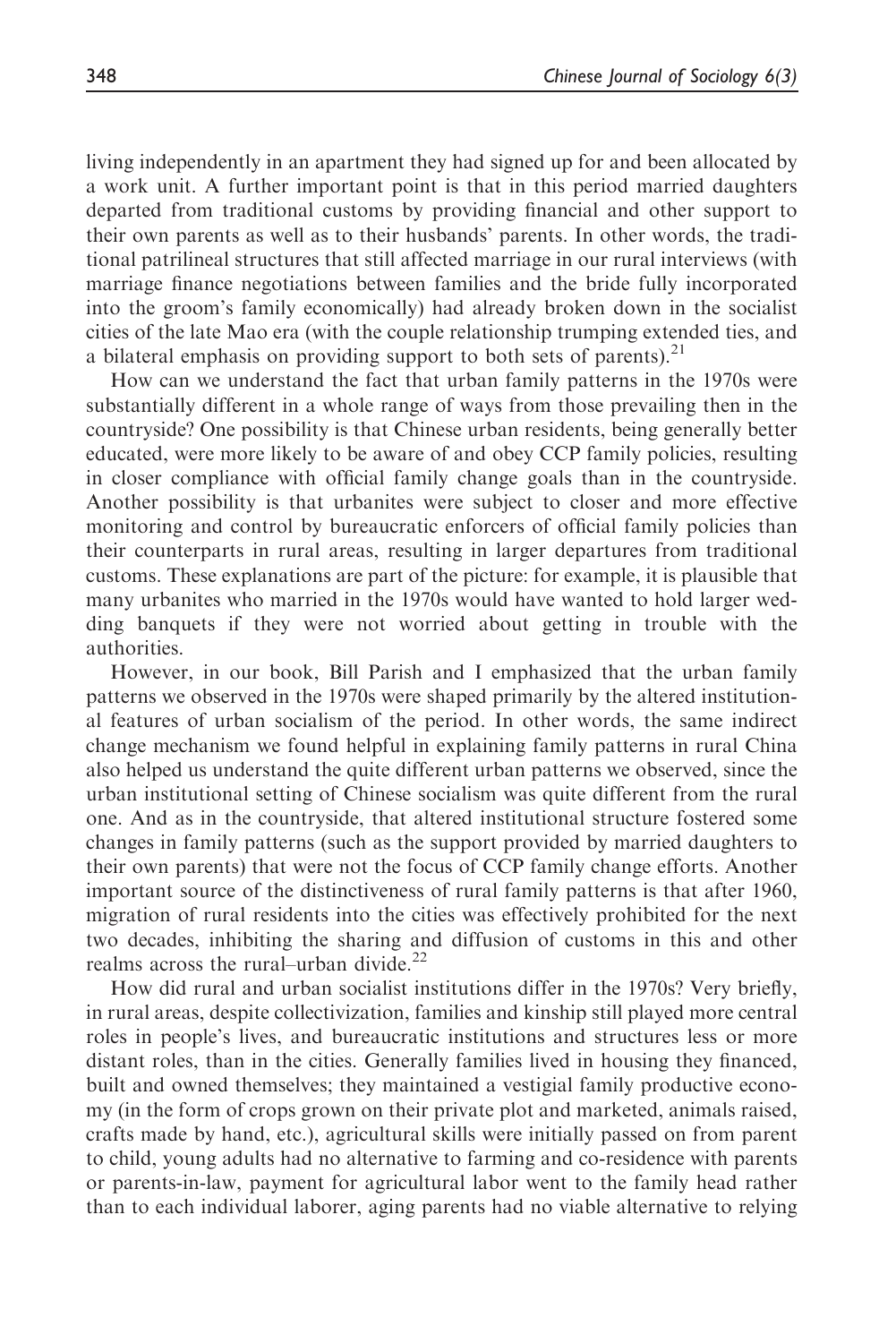on support from their grown children (usually sons and daughters-in-law) and as noted earlier, the local enforcers of CCP family policies were tied by personal history and kinship to the neighbors whose behavior they were supposed to monitor.

In China's cities in the 1970s, in contrast, very few families retained ownership of the housing they lived in, most urbanites lived in rented apartments allocated by work units and housing bureau authorities, families did not retain any meaningful productive economy or responsibility for passing on job skills to their children, young people were sorted by school and bureaucratic authorities into work and housing destinations that were largely independent of their parents,<sup>23</sup> wages were paid directly to the individual earner rather than to the head of their family, most aging parents could count on retirement pensions and didn't have to depend primarily or entirely on support from grown children, and of course the enforcers of CCP family policies and other mandates were almost always unrelated bureaucratic agents who couldn't so readily be influenced by kinship or other ties.<sup>24</sup> These systematically different institutional arrangements, when combined with the 'invisible walls' between Chinese cities and countryside in this period, $2<sup>5</sup>$  provided the structural underpinnings for increasingly diverging behavior and norms in family life on the two sides of China's sharp rural–urban divide.

#### Changes in mate choice in Chengdu

Since my research on the Chinese family during the 1980s and 1990s focused on urban China, to a considerable extent these later projects can be seen as elaborations and extensions of my earlier work with Bill Parish on urban family life during the 1970s, discussed above. Two primary research projects occupied my attention during those years: a study of the transformation from arranged marriage to free-choice marriage in the lives of women in Chengdu, Sichuan, based upon a collaborative survey I directed in that city in 1987; and a study of the relationships between aging parents and their grown children in Baoding, Hebei, based upon a collaborative survey I directed in that city in 1994.<sup>26</sup> Both of these projects included an important comparative element. I was fortunate to be teaching at the time I launched these projects at the University of Michigan, and my colleagues in the Population Studies Center at Michigan, particularly Albert Hermalin and Arland Thornton, had been conducting collaborative survey research in Taiwan over the years that focused on family change patterns on that island. $27$ 

In the Chengdu survey, my Sichuan University colleagues and I had a representative sample of 586 ever-married women over the age of 20 living in that city interviewed in 1987. The Chengdu survey had another comparative reference point, since many of the questions were based upon a Detroit Area Study survey of ever-married women living in that city that I had directed in  $1984.^{28}$ In Chengdu we were primarily interested in a social trend that was not really relevant to family change in Detroit: the transformation from arranged to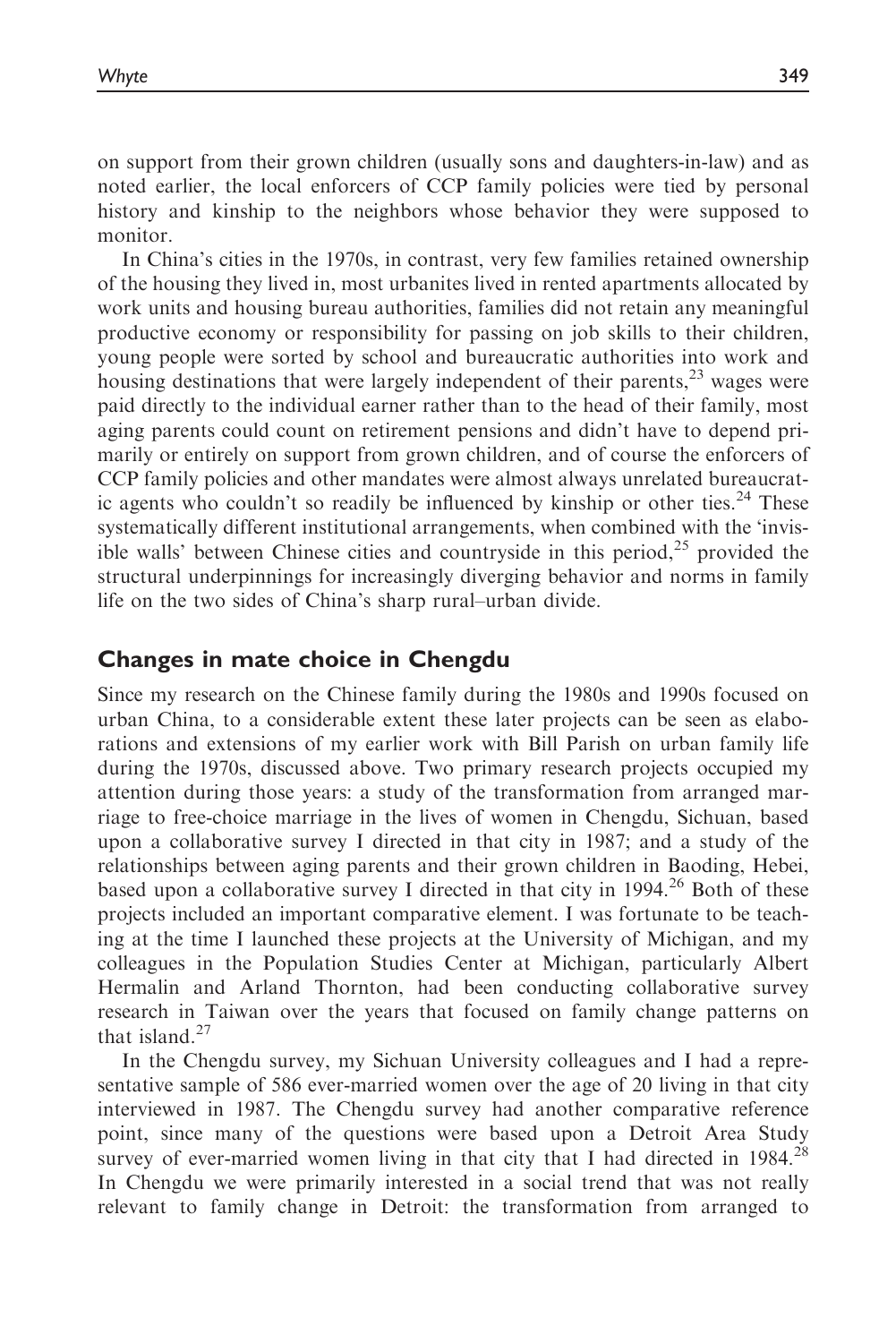free-choice marriages in the lives of women in urban China. The women we interviewed had first married over a 55-year period, from 1933 to 1987, so by asking about the circumstances of their mate selection and marriage, we could compare the prevalences of arranged versus free-choice marriage over this time span. We modeled many of our questions about youth versus parental control over the matechoice process on the surveys conducted by my Michigan colleagues in Taiwan, so we were able to see what was similar or different about a fundamental change in mate selection that had been occurring in the Chinese mainland and Taiwan.

Through this comparison it became clear that the dominant trends were broadly similar in Chengdu and urban Taiwan, with many strictly parentally arranged marriages experienced by older women in both locales, but almost none in the youngest cohorts. However, there were also two quite striking differences in the overall change patterns in these two societies.<sup>29</sup> First, in urban Taiwan, the change from arranged to free-choice marriage had occurred gradually and continuously over decades and marriage cohorts, while among Chengdu women there had been a very sharp increase in freedom of mate choice for those who married during the 1950s, but the shift to free choice essentially 'stalled' after that, such that the youngest wives in Chengdu had more constraints on their mate selection than their young counterparts in urban Taiwan. Figure 1 displays this overall change



Figure 1. Chengdu trends in freedom of mate choice (three-year moving average) Source: Three-year moving averages of a scale of relative freedom of mate choice experienced by 586 Chengdu women survey respondents interviewed in 1987 regarding their experiences when they first married. The scale was the mean of the standardized scores of six indicators of free-mate choice versus arranged marriages (see text).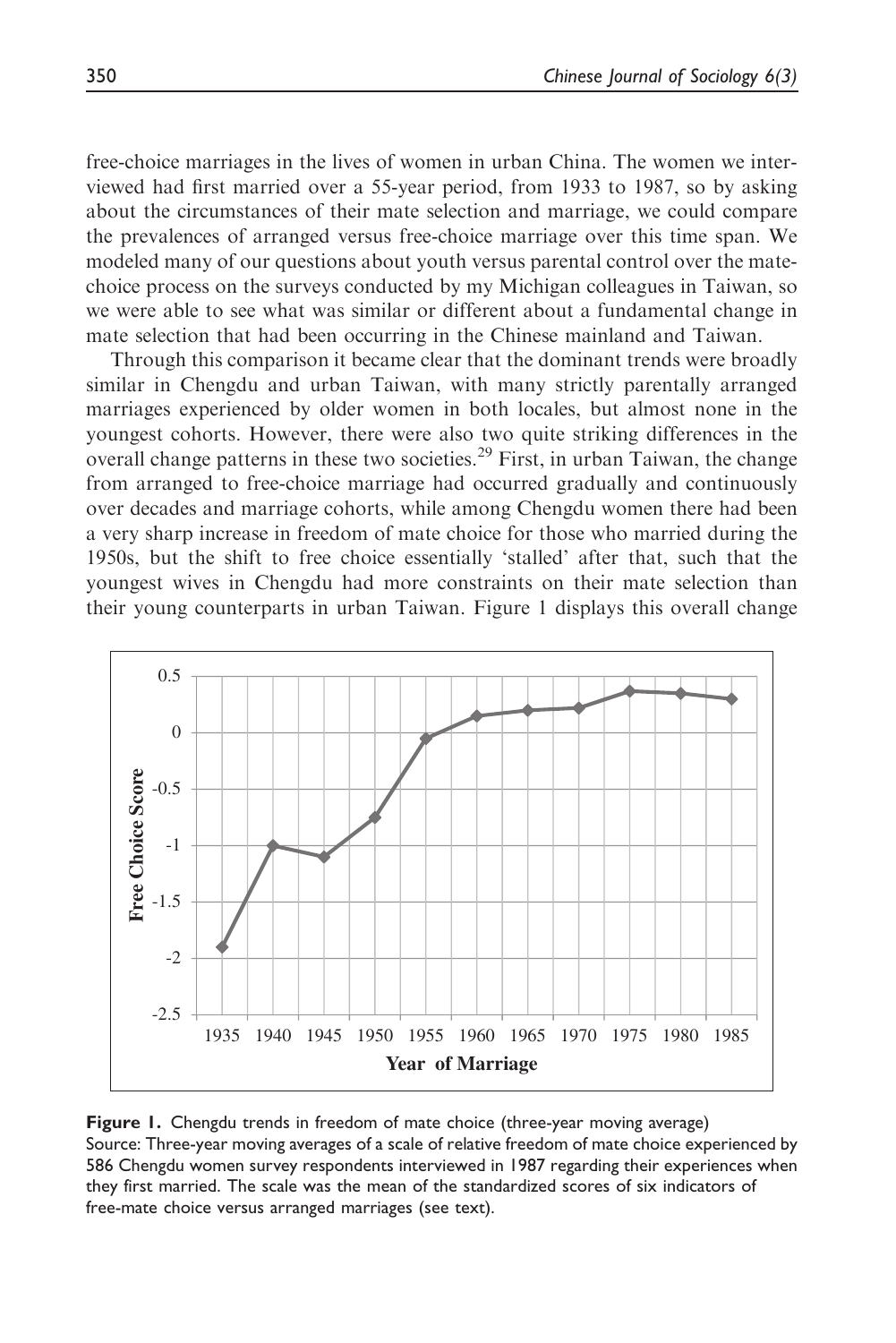pattern, using a summary freedom-of-mate-choice scale constructed from six questions in the Chengdu survey. This graph shows that, despite the dramatic events on the Chinese mainland after the 1950s, including the Cultural Revolution and the onset of market reforms, women who married in the 1970s and early 1980s had not progressed much toward fuller freedom of choice than their counterparts who married in the late 1950s. For example, unlike in urban Taiwan, in Chengdu a dating culture had not yet developed, and well into the 1980s most brides married their first boyfriends. $30$ 

The second contrast is that in Taiwan in all periods, women who were better educated and came from more middle class urban backgrounds tended to exercise more free-mate selection than other women (as modernization theory predicts), whereas in Chengdu that pattern was visible for women who married prior to 1957, but socioeconomic characteristics had no relation to how free-mate selection was for women who married after that year, as shown by the correlations arranged by Chengdu marriage cohorts displayed in Table 2. In Chengdu, some women who married in the 1960s and later exercised more freedom in their choice of mates than other women, but the status characteristics that influence such mate-choice freedom in Taiwan and other societies, such as the woman's educational attainment, had lost their influence.<sup>31</sup>

|                                        | <b>Period First Married</b> |         |             |
|----------------------------------------|-----------------------------|---------|-------------|
|                                        | $1933 - 57$                 | 1958-76 | $1977 - 87$ |
| Couple Background Characteristics:     |                             |         |             |
| <b>Bride education</b>                 | $.43**$                     | $-0.04$ | 0.01        |
| Groom education                        | $.31**$                     | $-0.08$ | $-0.01$     |
| Bride CCP membership                   | $.35**$                     | $-0.03$ | 0.12        |
| Groom CCP membership                   | .30 <sup>*</sup> *          | $-0.08$ | $-0.01$     |
| Bride occupation status                | 0.25                        | $-0.05$ | 0.03        |
| Groom occupation status                | 0.1                         | $-0.16$ | 0.04        |
| <b>Bride Parental Characteristics:</b> |                             |         |             |
| Bride's mother's education             | $.31**$                     | $-0.11$ | $-0.01$     |
| Bride's father's education             | $.35**$                     | $-0.14$ | 0.11        |
| Bride's father's occupational status   | $.21**$                     | $-0.02$ | 0.09        |
| Bride parent urban origin              | $.18*$                      | 0.04    | $-0.06$     |
| Bride family class origin label        | $.16*$                      | 0       | 0.09        |
| Other Characteristics:                 |                             |         |             |
| Year of marriage                       | $.52**$                     | .18*    | $-0.05$     |
| Bride marriage age                     | $.43**$                     | 0.08    | 0.05        |
| N                                      | 178                         | 198     | 210         |

|  | Table 2. Social background correlations with freedom of mate choice scale, Chengdu 1987. |  |  |  |  |  |  |  |
|--|------------------------------------------------------------------------------------------|--|--|--|--|--|--|--|
|--|------------------------------------------------------------------------------------------|--|--|--|--|--|--|--|

 $*_{p}$  < 0.05;  $*_{p}$  < 0.01

Source: 1987 Chengdu survey with ever-married women in that city ( $n = 586$ ); table adapted from table 3 in Whyte (1995).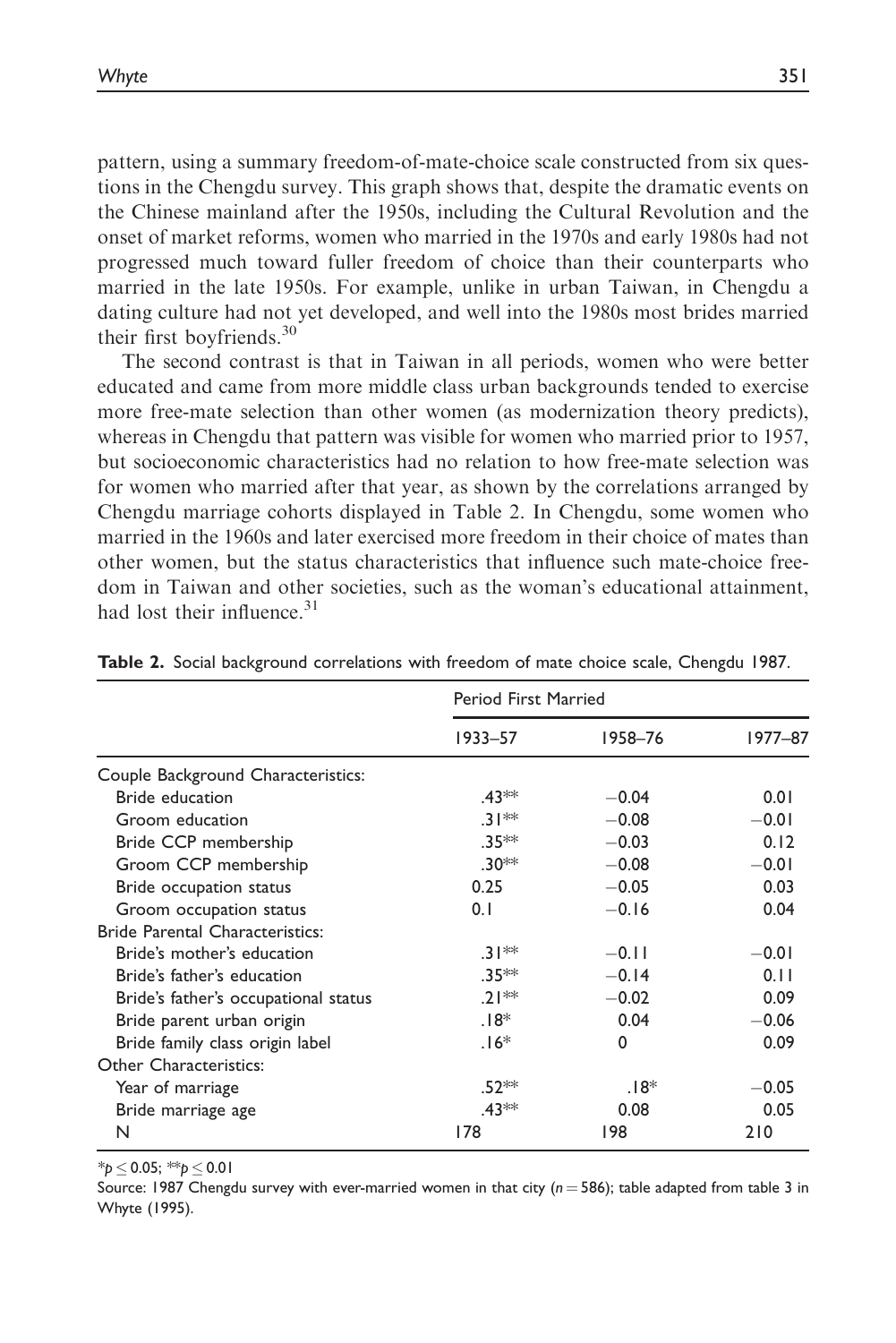How can we explain the sharp rise and then stalled progress in freedom of mate choice we found in Chengdu, as well as the corresponding loss of influence of personal socioeconomic status characteristics in explaining the variation in such freedom after the 1950s? In my analysis of the Chengdu survey data, I concluded that these contrasts with patterns we would expect to find elsewhere, and which we do find in Taiwan, again reflect the distinctive impact of Chinese urban socialist institutions. As noted earlier, William Goode's theory as applied to the family predicts that with industrialization, urbanization and other modernizing transformations, there should be a long-term and gradual undermining of parental power to arrange or control the mate selections of their children, and a corresponding gradual increase in the autonomy of their children to initiate and control the matechoice process. At the root of these long-term changes in capitalist societies is the gradual shift from the family as the key institution socializing the young and preparing them for adulthood, including passing on work skills and inherited property, to the situation found in all modern societies in which schools and bureaucratic institutions provide the routes to adult jobs and lives for most youths and where families compete to prepare their children to succeed in schooling and the job market. When China carried out the socialist transformation of the entire economy in 1955–1957, the state drastically truncated that transformation, so that the shift from family production units to reliance on bureaucratic schooling and employment was completed in a few short years.

Once that transformation had been completed in urban China, by 1957, urban young people did not continue to gain increased freedom to compete for partners in a marriage market, as would be expected in a capitalist context. Rather, the state and its subordinate work units increasingly replaced parents as the primary monitor and constrainer of the mate-selection process. A variety of institutionalized practices were involved. Regulations were enforced that students, including college students (as well as apprentice workers in factories), were not allowed to enter into romantic relationships. The Spartan ethos of the time dictated that recreational venues where young people could find privacy to experiment romantically did not exist, preventing the emergence of a dating culture.<sup>32</sup> Official policy dictated that requests by state employees to get married had to be approved by work unit authorities, and by the 1970s urban youths had to wait until their late twenties before they could get permission to marry and be allocated housing. In general, a social order that frowned on public displays of affection and prevented the emergence of a dating culture persisted into the early reform period.<sup>33</sup> By the same token, the cellular bureaucratic nature of Chinese urban socialist institutions made where individuals were situated in that system a primary determinant of how much freedom they had to meet potential partners and select their own mates, and as a consequence reduced the salience of their own individual status characteristics and personal inclinations. So, from our Chengdu survey data it would appear that even in the initial years after market reforms were launched, the urban socialist order continued to place a distinctive stamp on one realm of family life: the mate-choice process.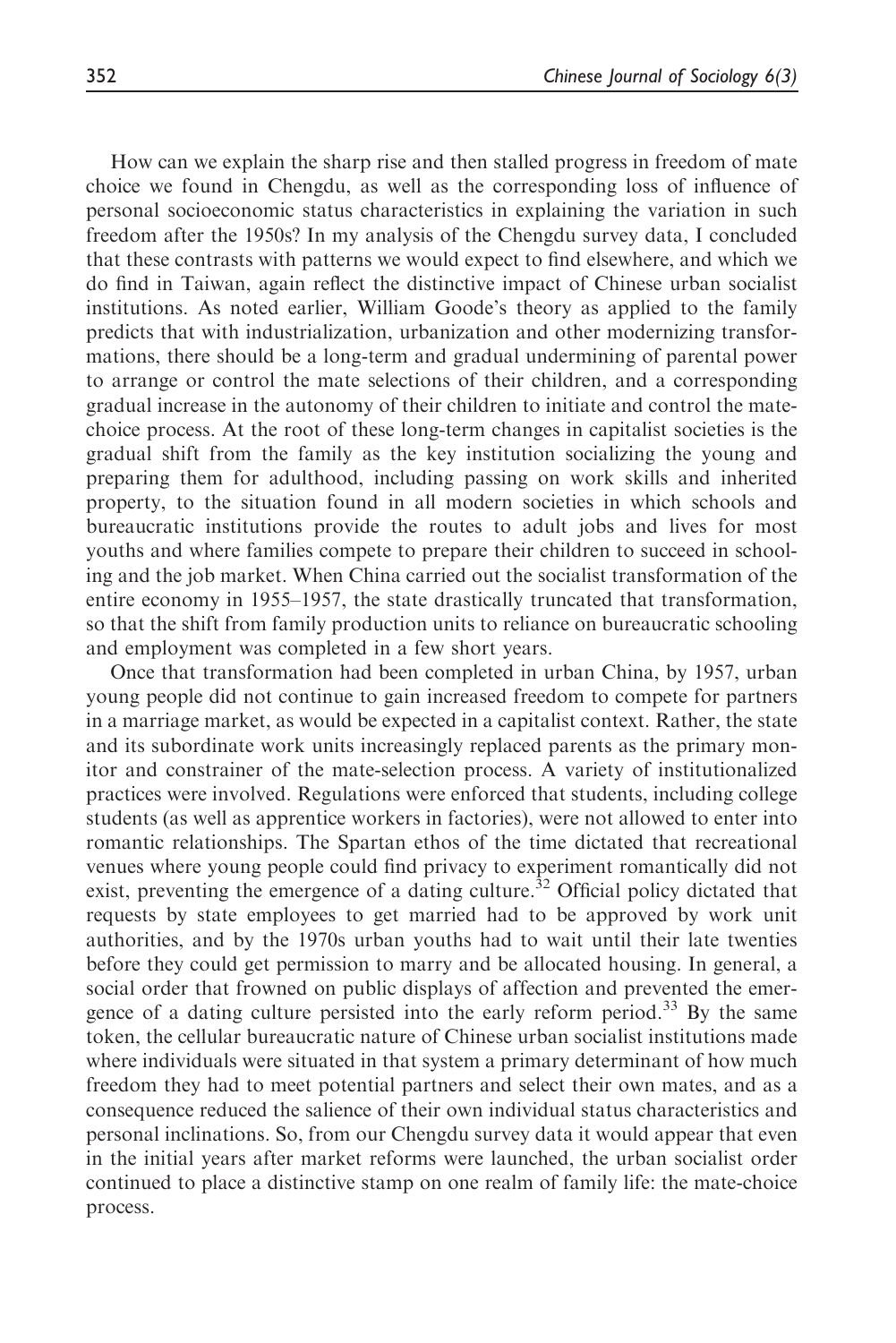Independent confirmation of my explanation of the changes over time in the links between individual socioeconomic status traits and marriage behavior is provided by a study of changing Shanghai marriage patterns published in 2014 (Cai and Wang, 2014). The authors of that study, Cai Yong and Wang Feng, examined the other end of the family-change process, as China was emerging from what they term the 'forced collective synchronization' of marriage behavior of the Mao era and showing signs of renewed individual choice and variation in marriage behavior made possible by the market reforms and other institutional changes after 1978. Their key finding (visually displayed in figure 4.4 in their chapter, which is based upon analysis of the 2005 1% inter-census survey) is that there was very little variation in age at marriage by educational attainment for either Shanghai men or Shanghai women who married between 1971 and 1980, but for those who married between 1996 and 2005, a 'normal' pattern of better educated individuals marrying somewhat later had clearly re-emerged. Although they use a different marriage indicator than my analysis of the 1987 Chengdu survey (age at marriage, instead of degree of freedom of mate choice), a comparison of the two studies suggests a social change that has now come full circle, from individual choice to collective synchronization and then increasingly back to individual choice once again (even though the revived influence of socioeconomic status traits wasn't visible yet in Chengdu in our 1987 survey data).

# Intergenerational relations in Baoding

The subsequent China survey project I directed was a study of relationships between parents over the age of 50 ( $n = 1002$ ) and their grown children ( $n = 753$ ) in Baoding, Hebei, based upon survey interviews carried out in that city in 1994. As noted earlier, that survey produced interviews with a representative sample of older Baoding residents (holders of Baoding hukou) and, for each such older respondent, attempted interviews with one randomly selected grown child. As in the Chengdu study, my Michigan colleagues had collected comparable survey data in Taiwan, so we were able to compare the patterns of family life and intergenerational exchanges in Baoding with those found in urban Taiwan during roughly the same period.<sup>34</sup>

Again, we found broad similarities in the patterning of intergenerational relationships in Baoding and urban Taiwan, similarities that clearly reflect Chinese cultural traditions. For example, we found that co-residence of older respondents with a married child and regular material and other assistance provided by both co-resident and non-co-resident adult children were more common than we would expect to find in the USA or other modern Western societies. However, as in mate choice, we also found clear contrasts between the family patterns in these two Chinese cultural settings. A partial listing of such contrasts is displayed in Table 3.<sup>35</sup>

In general terms, the patterning of intergenerational relationships in Baoding had departed further from traditional Chinese family norms than was evident in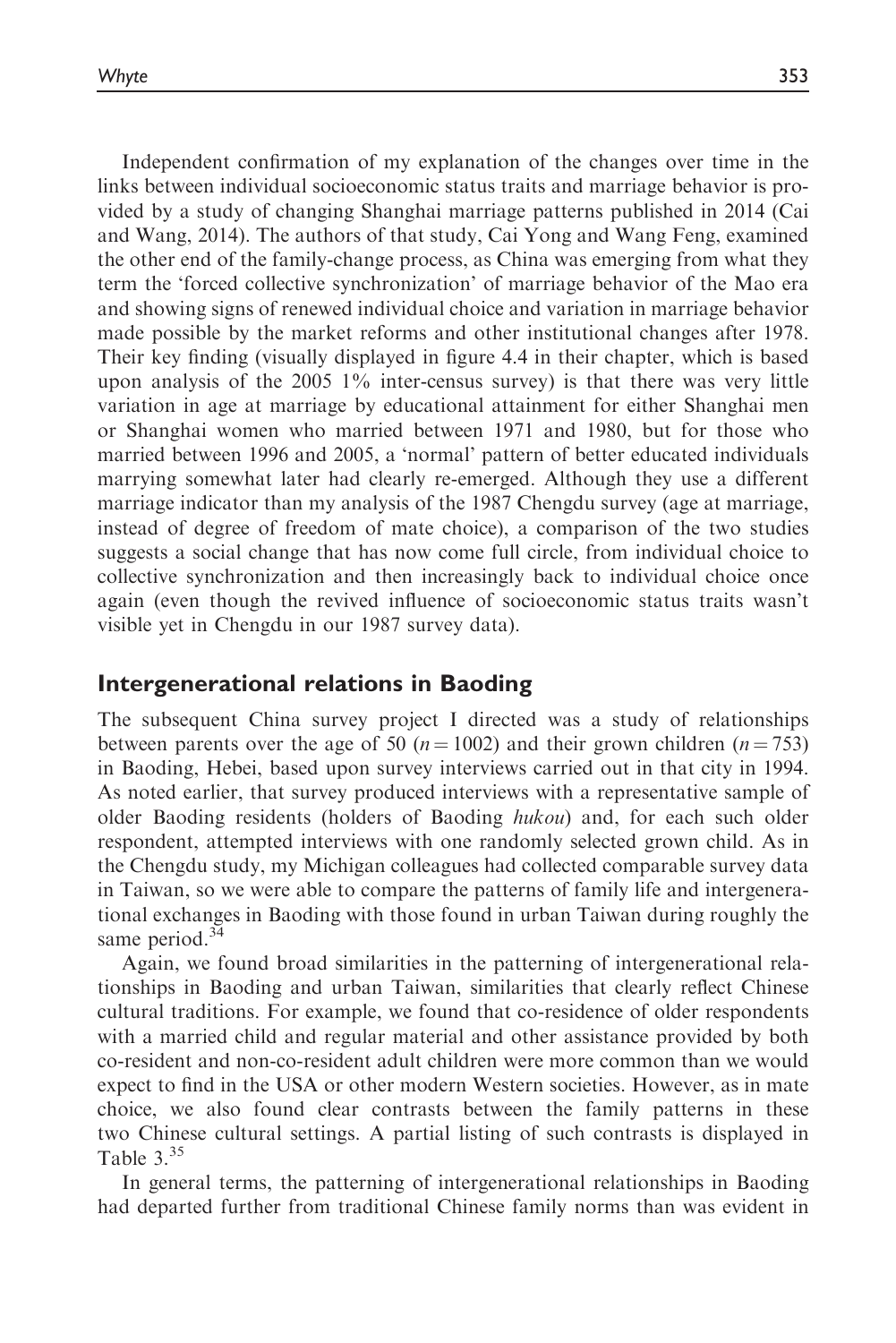|                      | <b>Baoding</b>                                        | Urban Talwan                                                |
|----------------------|-------------------------------------------------------|-------------------------------------------------------------|
| Living arrangement   | Elderly more likely to<br>live independently          | Elderly more likely to live<br>with son and daughter-in-law |
| Elderly income       | Elderly more likely to<br>retain earnings, pensions   | Elderly less often had pension<br>or other income of own    |
| Funds from children  | Elderly less likely to<br>receive funds from children | Elderly more dependent on<br>funds from grown children      |
| Intergenerational    | More reciprocal exchange                              | More upward assistance                                      |
| exchange pattern     | pattern                                               | from grown children                                         |
| Support from non-    | Some support from most                                | Primarily relying on support                                |
| coresident child?    | children, coresident or not                           | from coresident child and spouse                            |
| Support from         | Married daughters provide                             | Support mainly from son and                                 |
| married daughter?    | as much support as sons                               | daughter-in-law, not daughter                               |
| Attitude toward      | More approving of elderly                             | Less approving of elderly                                   |
| elderly living alone | living independently                                  | living independently                                        |
| Attitude toward      | More approving of widow                               | Less approving of widow                                     |
| widow remarriage     | remarriage                                            | remarriage                                                  |

Table 3. Comparison of family patterns in Baoding (1994) and urban Taiwan (1980s).

Adapted from Whyte (2005).

the case of urban Taiwan. The contrasting patterns in this axis of family relationships seem readily understandable in terms of both distinctive characteristics rooted in Chinese socialism (e.g. pensions for most urban elderly, near universal employment of married women below the age of 50, lack of family property to inherit) and distinctive features of Taiwan (e.g. the relative absence into the 1990s of pensions for most urban elderly, the importance of family businesses and inherited property, the lower rates of employment of daughters and daughters-in-law).<sup>36</sup> Note that these contrasts do not accord with modernization theory, with the institutions of Chinese socialism making Baoding family patterns more 'modern' than those in richer and more economically developed cities in Taiwan.

I also want to highlight an important difference in the conclusions reached from the Chengdu versus Baoding comparisons with urban Taiwan. In the Chengdu study, I concluded that as of 1987, the transition to free-mate choice within that city had 'stalled' at levels below what was visible in the Taiwan surveys, with the resulting set of customs in the PRC in a sense more 'traditional' (e.g. with most women marrying their first boyfriend, rather than choosing from among several potential partners). In the Baoding–urban Taiwan comparison, in contrast, I found that intergenerational relations in Baoding appeared more 'conjugal' and less 'traditional' than those that still prevailed in Taiwan, more or less the opposite of the contrasts stressed in the Chengdu–urban Taiwan comparison. To be sure, some of the difference might be attributable to the passage of additional time (seven years) or distinctive features of Chengdu and/or Baoding. However, I think it is more likely that these contrasting conclusions indicate a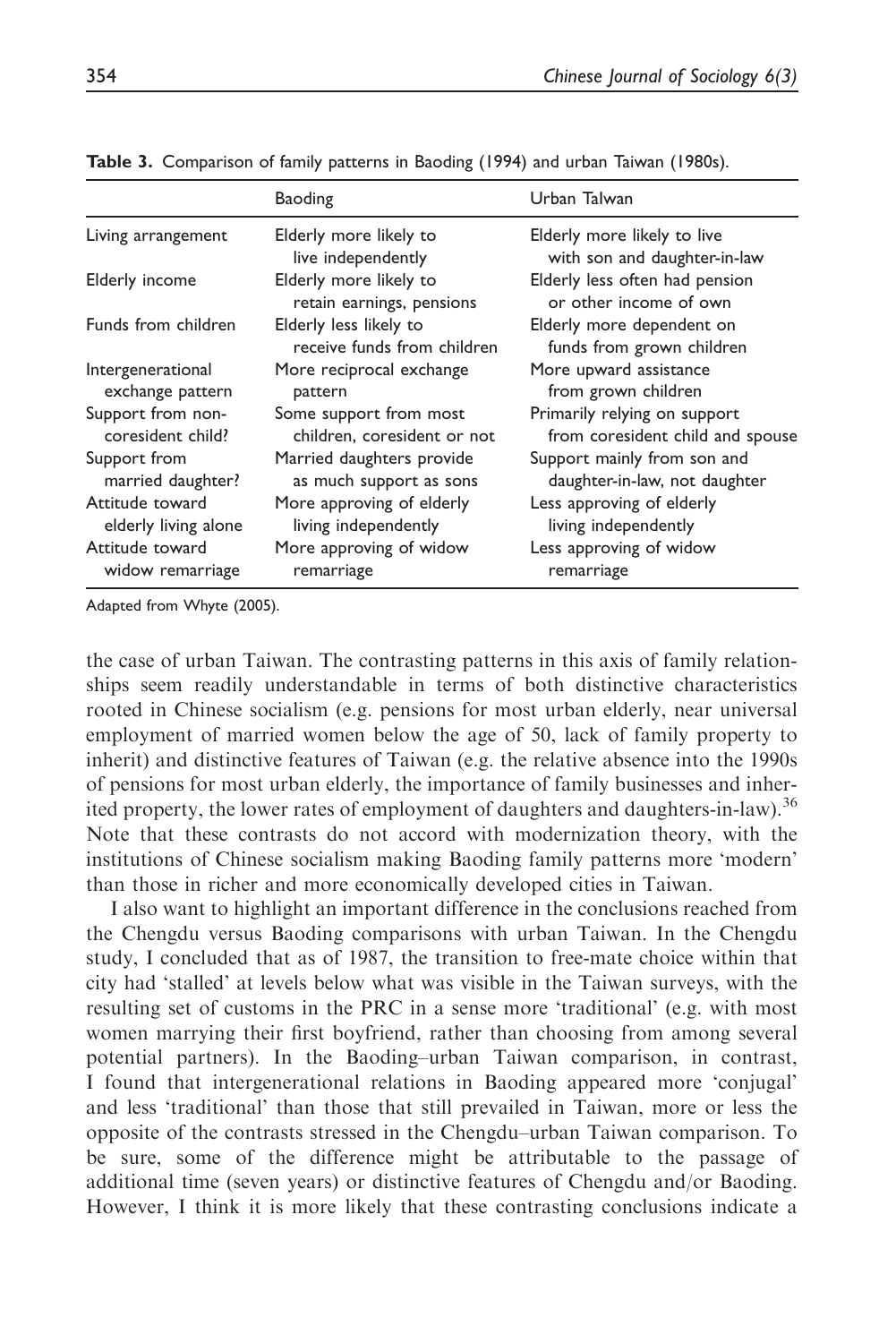fundamental truth about patterns of family change, and not only family change in Chinese societies. Forces for family change often affect various aspects and axes of family life differentially, producing more rapid and extensive change in some domains and less change in others. In other words, the sort of assumption made in both the directed-change and modernization theories discussed at the beginning of this paper – that the change force in question produces a linear and comprehensive change in all aspects of family behavior and attitudes – is not a realistic way to think about the complexities of family change.

# **Conclusions**

Over the course of my career I have studied family patterns in both rural and urban communities in the PRC, in both the Mao era and the first two decades of the reform era, and using in-depth interviews 'at a distance' with Hong Kong refugees and collaborative sample surveys in several Chinese cities. From these studies several primary conclusions emerge. As argued at the outset, neither the state directed-change nor the modernization framework provides a very good fit with the realities of family change in the PRC, although both point to change forces that should not be ignored. In order to complement those theoretical approaches, I advocate relying on what I call a micro-institutional framework. The basic assumption in this framework is that, although individuals and families start with historically rooted family customs and desires to achieve certain family objectives, they also need to navigate the pursuit of those objectives within the specific local institutional contexts within which they currently live and work. Although the state can try to directly impose its will onto family behavior, as the directed-change framework stresses, it can more effectively and enduringly affect family behavior by intervening to change the local institutions that affect its citizens. However, those institutional interventions may end up having different and more complicated effects on family behavior than state authorities realize. For example, changes in local institutions may produce unintended consequences, such as the maintenance or perhaps even strengthening of bride price exchanges we found in rural Guangdong in the 1970s. The altered institutions also tend to persist once created, with the resulting institutional inertia affecting family behavior even when the state's goals and priorities have changed. So to a substantial but variable extent, the institutional arrangements of centrally planned socialism have continued to shape some features of Chinese family life into the 1990s and beyond, even though the state now champions market distribution and new institutions that increasingly resemble capitalism.

Two examples not derived from my specific research projects show this persistent stamp of socialist institutions particularly clearly. The first is the continued central role in Chinese social life of the hukou (household registration) system institutionalized during the 1950s. Even though rural residents are no longer effectively prevented from migrating to the cities as they were in the two decades after 1960, they are still set apart and stigmatized, and they do not have the full rights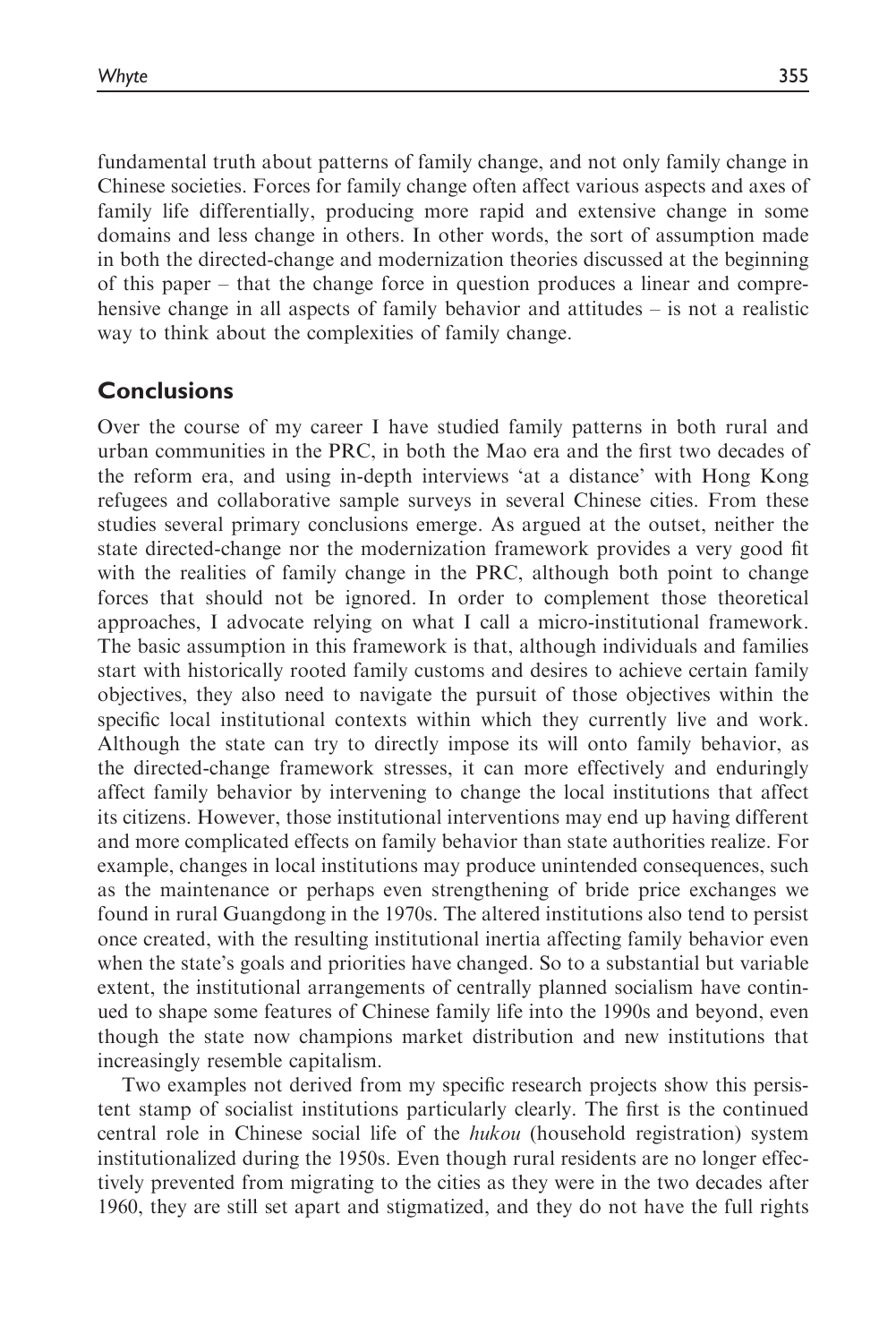and opportunities enjoyed by urban *hukou* Chinese, an institutional structure affecting mate selection, how migrant children are reared and schooled, and much else.<sup>37</sup> Even if urban migrants manage to convert to urban hukou, they still do not fully escape the stigma of their rural origins. For example, one recent study in Shanghai (Qian et al., 2019), where about 40% of the residents are migrants, found that even those who had converted to Shanghai urban hukou had a 68% lower chance of homeownership (controlling for education, age, gender and other background traits) than lifelong Shanghai citizens, while migrants who had not converted their registrations had a 90–92% lower likelihood of homeownership. In a similar vein, a recent survey study (Zhou, 2019) indicates that converters to urban *hukou* tend to marry other converters but are not very likely to be able to marry lifelong urban citizens.

The second example of institutional inertia is China's regulations on retirement ages. In general, in urban China, men are required to retire at age 60 and women at 55 if they have a white-collar job, or at 50 if they have a blue-collar job. This regulation involves mandatory retirement at ages that are relatively young compared with other modern societies as well as differential ages of retirement for women versus men that would be illegal elsewhere. Given China's rapidly aging population and the decline since about 2010 in the number of new workers entering the workforce, these low retirement ages are increasingly seen as undesirable and harmful. Where did these retirement age rules originate? In the Soviet Union, which was China's model of socialist development during the 1950s. So even though China broke with the USSR in the Sino-Soviet dispute after 1960 and in most respects (such as the way the educational system is organized) tried to eliminate Soviet institutional practices in later decades, in terms of retirement ages, practices borrowed from the USSR seven decades ago linger on. Again, this particular institutional practice has important implications for how family life is structured, as in the ways in which domestic chores and childcare are divided.<sup>38</sup>

Despite these examples of the enduring influence of China's urban socialist past, it is obviously the case that much else about urban social institutions has changed during the reform era: not only the presence of tens of millions of urban migrants, but also the increasing dominance of private and foreign enterprises rather than state employment, the ability to change jobs in a context of less secure employment than in the years of socialist 'iron rice bowls', the relative relaxation of state monitoring and sanctioning of many kinds of popular behavior, the rise of commercial and recreational industries, the increasing affluence of the population and the rise of 'conspicuous consumption' in many spheres of life, the relative openness to foreign and international culture, information and travel, and much else. It is also important to note that in our 1994 Baoding survey the parents over 50 we interviewed had an average of slightly more than three adult children, with almost all of those children residing nearby. In China's large cities today, in contrast, the average parent over 50 has only one grown child, and with an increased likelihood that this child will be living and working someplace else. Since I have not conducted new surveys on urban family patterns since the 1990s, I now have to rely on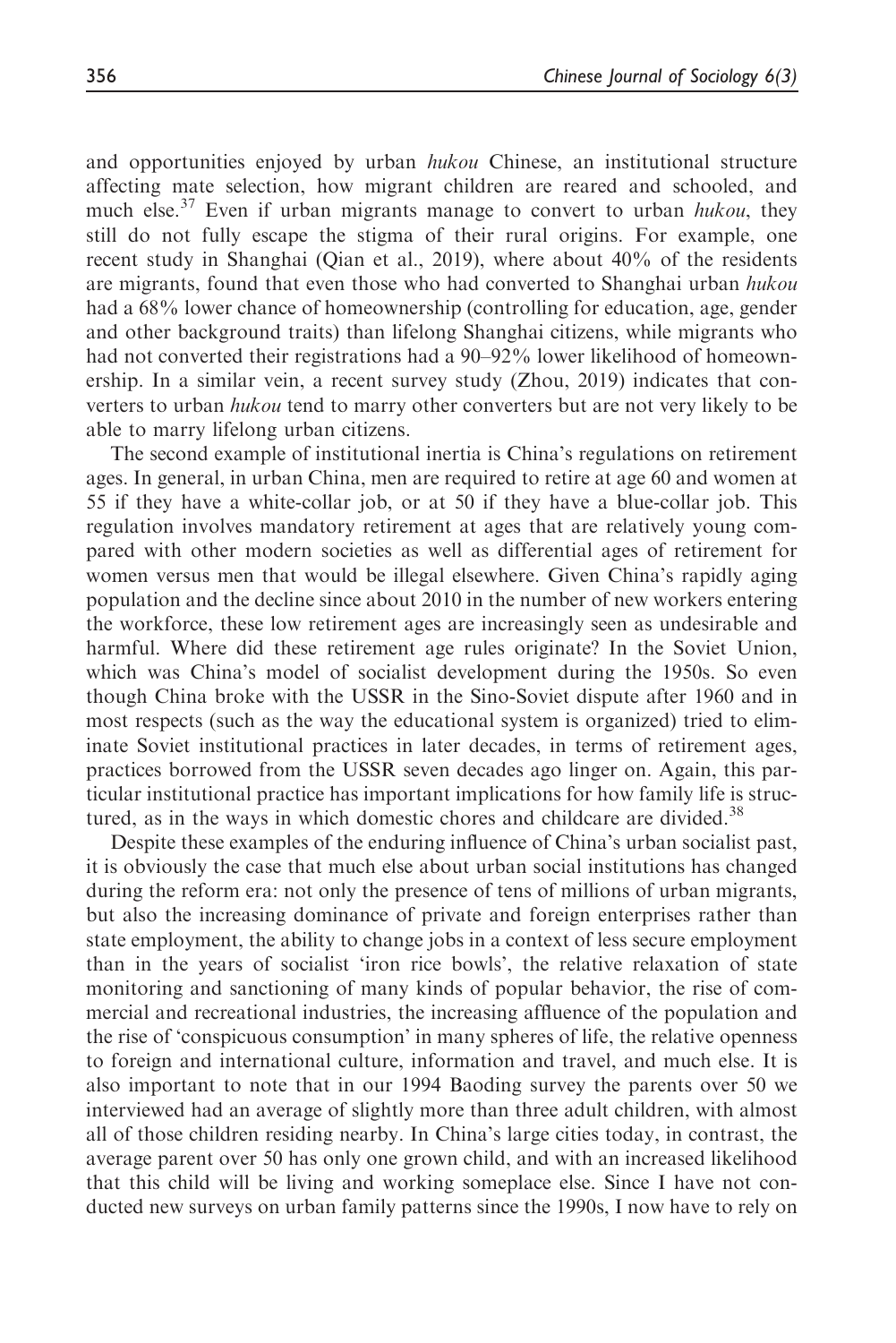the research of others to understand how these many institutional changes have made urban families in China today quite different from the patterns we observed in Chengdu and Baoding earlier. However, I believe that applying the same basic micro-institutional approach described here is the best way to understand more recent family change patterns in China and those that will occur in the future.

My recipe for future research on Chinese family life and family-change patterns concludes by emphasizing the importance of focusing on specific features of family life in particular settings, and collecting as much rich and diverse data as possible about both those family patterns and the local institutional context within which the families researchers observe are formed and reproduced. And in trying to understand the family patterns you find, it is better to take an approach that might be called a 'Chinese tea-leaf reading strategy', of trying to look first for clear patterns and then hunt around for persuasive explanations in a variety of theoretical frameworks. In this hunt, the researcher would be well advised to keep in mind that the explanations for any particular feature of family life (such as the degree of freedom of mate choice) may well be different from the explanations of other features (such as the relations between grown children and their parents). Any single predictive theory or set of hypotheses specifying comprehensive changes in a particular direction is not likely to do justice to the complexities of evolving family life in the PRC.

#### Declaration of Conflicting Interests

The author declared no potential conflicts of interest with respect to the research, authorship, and/or publication of this article.

#### Funding

The author received no financial support for the research, authorship, and/or publication of this article.

#### **Notes**

1. I am not sure whether to be pleased or embarrassed by the fact that my initial project involved studying Chinese society at a distance while residing in Hong Kong, then still a British colony. In 1968–1969 I was living in comfort in a modern Kowloon apartment, eating dinner with my family and then walking to a nearby apartment for three-hour evening interview stints with recent arrivals from the mainland, and then returning home to a comfortable bed in my air-conditioned flat. (Refugee interviewing treats those interviewed as ethnographic informants at a distance about the communities in the mainland where they once lived, rather than as respondents in a survey.) The primary findings of my Hong Kong research on Chinese family life were reported in two books co-authored with William Parish: Parish and Whyte (1978) and Whyte and Parish (1984). I subsequently collaborated in family-related survey research projects in Chengdu, Sichuan (1987), Beijing (1991) and Baoding, Hebei (1991 and 1994). Results from these projects, as well as from selected research by others, will be cited below as evidence for the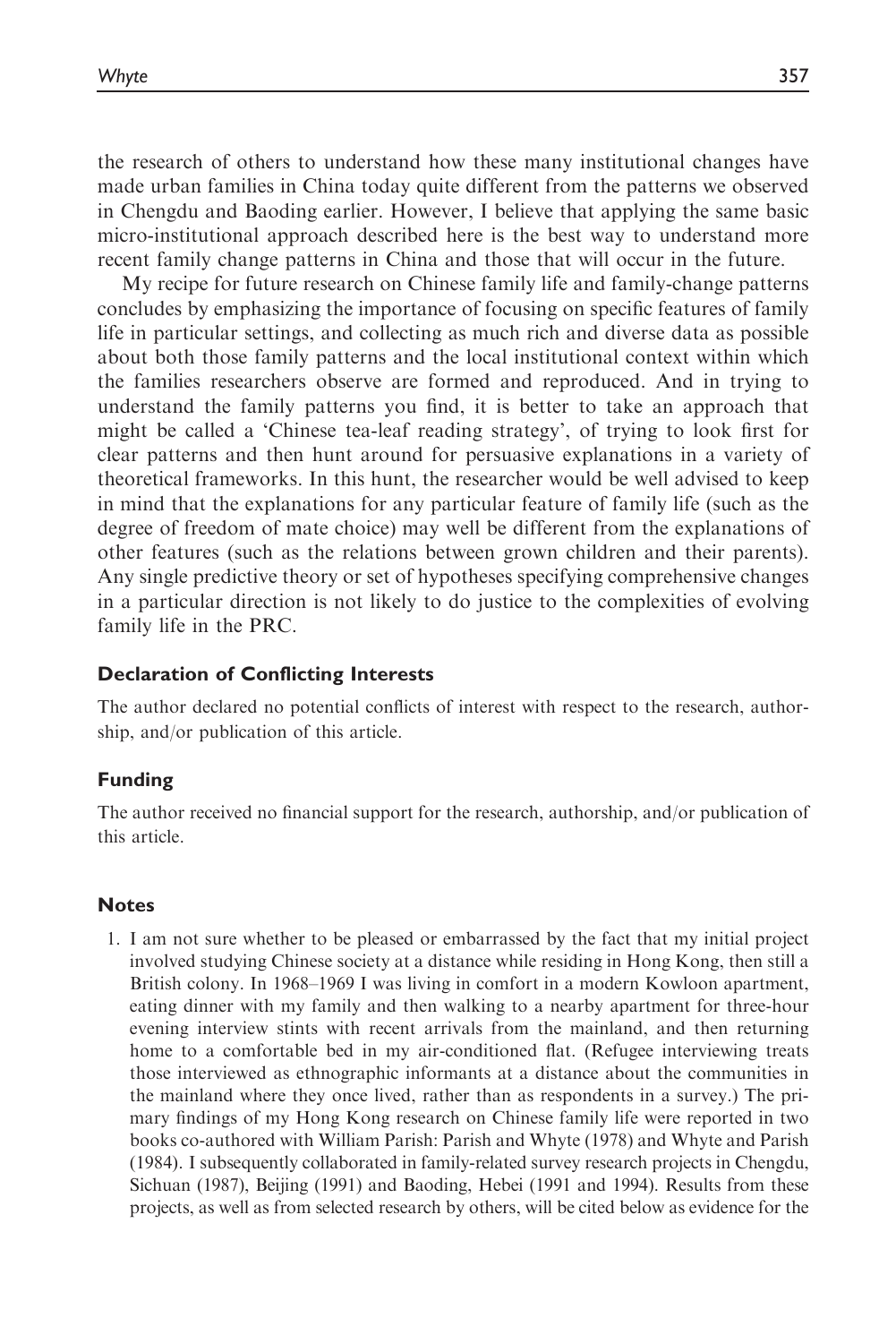family change patterns that I discuss. I have not engaged in new family research projects since 2000, turning my attention to other topics, but I will offer a few comments later on reform-era changes in Chinese institutions and family patterns.

- 2. To be fair, Yang also documented another important outcome: unintended family change. This is particularly visible in his discussion of the rapid increase in divorces that accompanied implementation of the 1950 Marriage Law, as well as a rapid increase in family violence (murders of, and suicides by, women seeking divorce). In this case CCP implementation led to demands for divorce by large numbers of unhappy wives, particularly in rural areas, demands that were fiercely resisted by husbands and in-laws. In Yang's view the unexpectedly dramatic increases in both divorces and family violence led the CCP to turn to a more conservative family policy and actively discourage divorce after 1953. Similar arguments were made by Johnson (1983) and by Stacey (1983), but this view was disputed by Diamant (2000).
- 3. In an early article I wrote just as I was embarking on research on the Chinese family (Whyte, 1973), I discussed the application of Goode's theory to the Chinese case. (Goode's book includes a chapter on Chinese family changes up through the 1950s.)
- 4. An example would be the inclusion in the Civil Code of 1931 by the Nationalist government of minimum marriage ages of 16 for a female and 18 for a male, which were widely ignored and not even made known to much of the population.
- 5. However, research on the American family indicates that even in colonial times, the families of European settlers were fairly conjugal, to use Goode's term. One historian of the family (Shorter, 1975) even claimed that the American family was 'born modern'.
- 6. For details, see Parish and Whyte (1978), Chapter 10. In all we conducted in-depth interviews with 65 individuals who came from 63 different villages in 30 different counties in Guangdong Province and from one county in neighboring Fujian Province.
- 7. The 1950 Marriage Law required minimum marriage ages as 18 for a bride and 20 for a groom, but with the launching of mandatory birth limits after 1970 (in the 'later, longer, fewer' campaign), these minima were raised substantially.
- 8. This same breakdown of local exogamy is reported in other rural research. See, for example, Chan et al. (1984: 189–191). (The 1950 Marriage Law stipulated that traditional exogamy customs should be respected, not breached, so this development did not result from CCP directed-change efforts.)
- 9. This table is adapted from the version used in my article, 'Rural marriage customs' (Whyte, 1977). I will not discuss here the evidence for, and detailed examples of, all the entries in this table.
- 10. See also the discussion in Salaff (1973).
- 11. A substantial share of the marriage cases we studied were initiated by sons and daughters who had met and taken a liking to a potential partner in school or in other public activities. Even though they needed parental approval to marry (more on this shortly), this initiative gave youths more power than if the parents monopolized the searching. And since most of the opportunities to meet potential partners involved other members of the same brigade (village), increasing numbers of parents were faced with a son or daughter pressuring for acceptance of a match that violated traditional taboos. (Other researchers have argued that the breakdown of village and lineage exogamy was particularly likely to occur in very poor villages. Since brides still tended to marry into their husbands' families and preferred to marry 'up' to a better-off family than their own, some parents in poor villages worried that they could not attract brides for their sons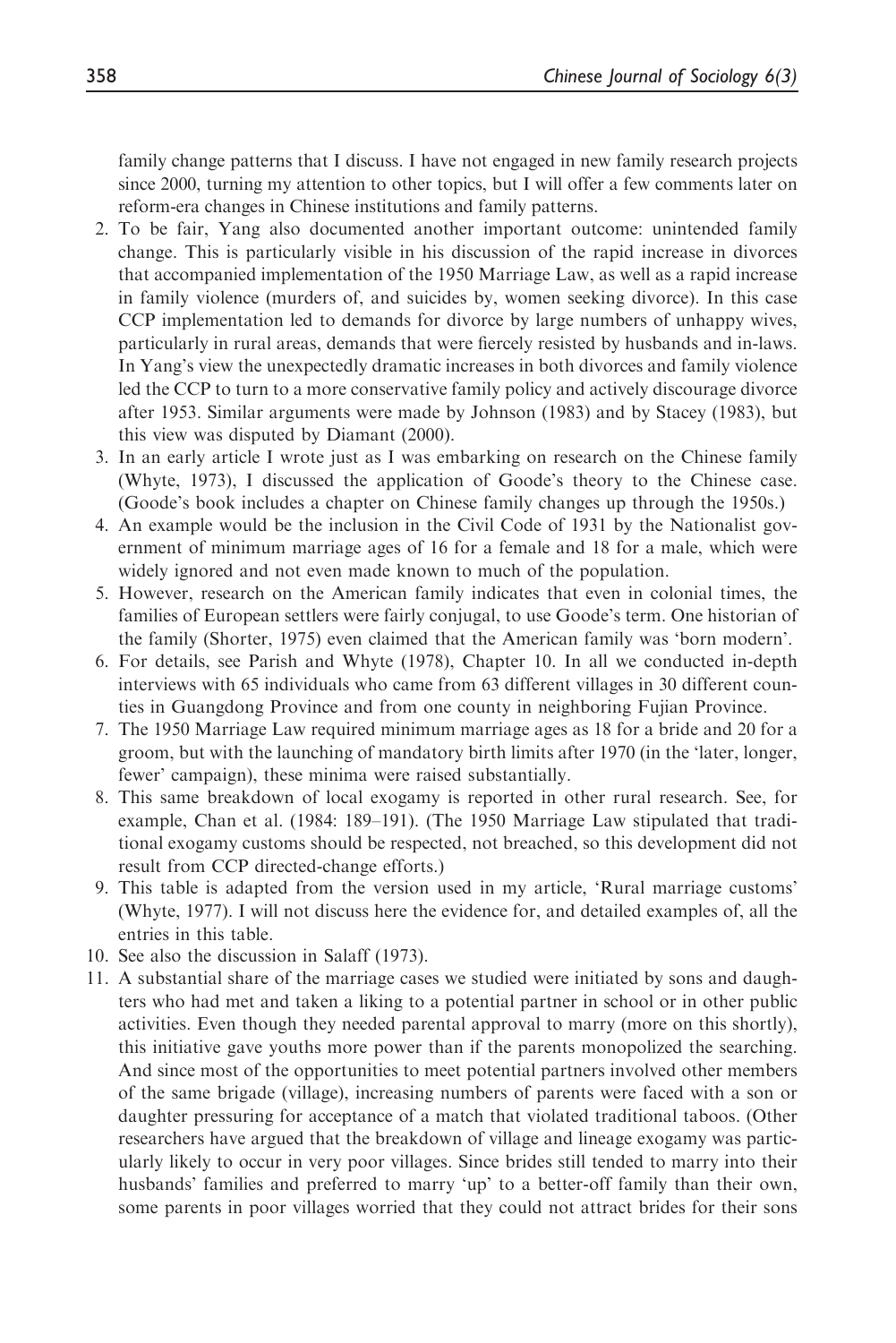unless the exogamy rule was breached, and they therefore encouraged the breaking of this traditional taboo.) Note that such instances of innovative family behavior in the absence of state pressure for change indicate an important pattern. It is not the case that families persist in traditional family behavior unless the direct pressures coming from the state induce them to change. Instead, in some instances they creatively innovate in response to their changed institutional environment, even in the face of considerable adverse popular opinion.

- 12. The bride's family in most instances used a bride price received to start assembling the funds to help one of their sons get married, so these funds often circulated around from family to family, rather than representing the 'marriage by purchase' denounced by the CCP.
- 13. I develop this framework more fully in a later article (Whyte, 2005).
- 14. I had not been aware of this traditional second burial custom when I began encountering descriptions of it in Hong Kong interviews, and I was fortunate to be able to turn to my future Harvard colleague, anthropologist Rubie Watson, who was then engaged in fieldwork in a New Territories village, to explain it and supply some scholarly references.
- 15. The literature on trends in birth limit enforcement and its coercive consequences since the early 1970s is extensive. See, in particular, Greenhalgh and Winckler (2005). It is important to note that the escalation of state coercive controls over fertility started in 1970 and that most of the decline in fertility that has occurred since (70–80%) took place during the 1970s, prior to the launching of the one-child policy in 1980. See Whyte et al. (2015).
- 16. See Hu (2009), Chapter 5, for a vivid ethnographic account of enforcement of rural cremation in one locality.
- 17. The situation has changed in Chinese urban areas in recent years, with premarital cohabitation beginning to spread, although still remaining below the levels common now in Western societies (and without being preceded by a family wedding). See Yu and Xie (2015).
- 18. As may be obvious, the wedding trade in restaurants did not exist in the late-Mao era, and any sort of elaborate and expensive wedding feast would have been politically dangerous. But a scaled-down wedding banquet at home was close to universal in our urban wedding cases, and some couples held a series of several such meals in their homes in order to accommodate up to 50 guests in sequential batches without attracting undue attention.
- 19. More than 50% of urban couples in our urban wedding accounts had gotten to know one another directly, and roughly another quarter had relied on introductions from workmates or friends, while only 21% of matches described to us started with parental introductions. Even when a parental introduction started the process, the partners were expected to get to know one another for a period of time and could decide not to marry a prospect identified by the parents.
- 20. In our urban cases, we found that a couple was about 10 times as likely to live with the groom's as with the bride's parents, but subsequent survey work in Chinese cities by others generally points to a ratio more like 3:1.
- 21. This point is important to stress because some more recent work by other researchers suggests that the expectation of married daughters contributing to the support of their own parents and not just the parents of their husbands is mainly a product of enforcement of the one-child policy since 1980 in urban areas, resulting in most parents having to turn to their only child, whether a son or a daughter, when they need support. See, for example, Vanessa Fong's book, *Only Hope: Coming of Age under China's One-child*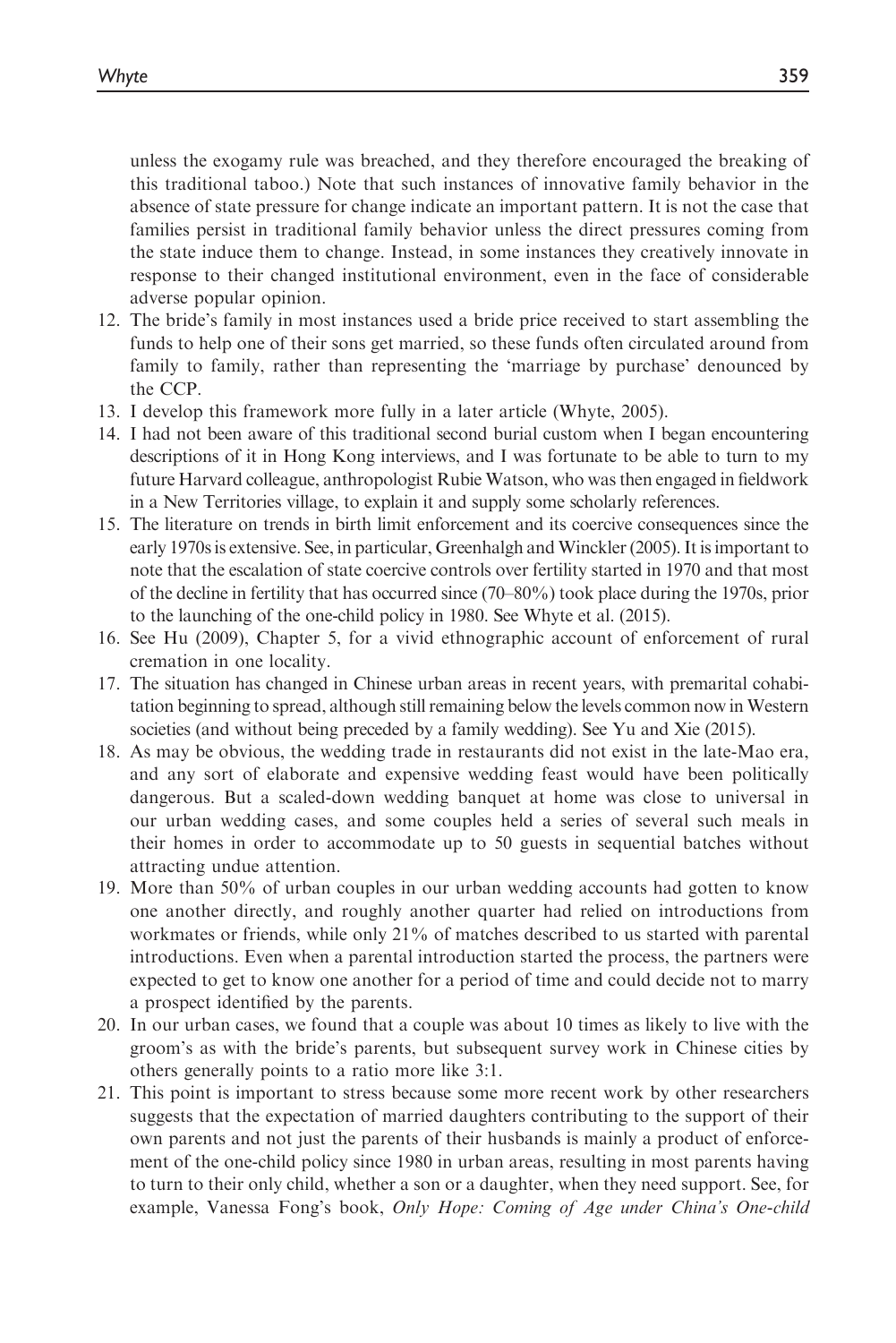Policy (2004). Our earlier interviews indicate that the shift to bilateral support obligations predates the launching of the one-child policy and is explained by the features of socialist institutions and state control over jobs, housing, etc. in urban areas.

- 22. Among many other works, see my edited volume, One Country, Two Societies: Rural–urban Inequality in Contemporary China (Whyte, 2010).
- 23. A small minority of urban families in the 1970s retained ownership of the housing they lived in, and a more substantial minority provided the rented apartments within which a son or daughter started their new marriage. In the 1970s and early 1980s many urban work units also implemented a procedure (the *dingti* process) by which a parent willing to retire early could obtain an agreement that his or her work unit would give a starting job to a son or a daughter, a practice that was later repudiated.
- 24. However, as Andrew Walder showed very systematically in Communist Neo-Traditionalism (1986), most urbanites worked very hard in the late Mao era to cultivate close ties with, and court favors from, the bureaucratic superiors upon whom they were dependent.
- 25. The phrase is from Kam Wing Chan's book, Cities with Invisible Walls (1994).
- 26. In the Chengdu survey, conducted jointly with Yuan Yayu, Xu Xiaohe, and the Sociology Research Office of Sichuan University, we interviewed a random sample of 586 ever-married women over the age of 20 selected from the household registers of that city. In the Baoding survey, conducted in collaboration with Yang Shanhua and colleagues in the Department of Sociology of Peking University and Xiao Zhenyu of the China Research Center on Aging, we interviewed 1002 randomly selected residents of that city over the age of 50, identified by using household registration records, and one randomly selected grown child of as many of these older respondents as possible  $(n = 753)$ . I do not discuss here two other urban surveys I was involved in, both of which focused mainly on mate choice and marriage like the Chengdu survey: surveys carried out in Baoding and in Beijing in 1991.
- 27. See particularly Thornton and Lin (1994) and Hermalin (2002). Both colleagues were following the pioneering research in Taiwan of another Michigan colleague, Ronald Freedman, and I benefited from advice and support from all three colleagues, and from sampling specialist Leslie Kish as well, in planning and carrying out my PRC family survey projects in the 1980s and 1990s.
- 28. See my book, Dating, Mating, and Marriage (Whyte, 1990). No Detroit–Chengdu comparisons will be discussed here.
- 29. These comparisons are presented and discussed more fully in my article, 'From arranged marriages to love matches in urban China' (Whyte, 1995). To maximize comparability with both the Chengdu and Baoding results, I used survey data only from the five largest cities in Taiwan, not the entire island.
- 30. The freedom-of-mate-choice score was computed as the mean of standardized  $(z)$  scores of responses to survey questions about whether the marriage was arranged versus individual choice, whether the parents or the respondent played the dominant role in the decision, how often the respondent had gone on dates with her eventual husband prior to getting married, whether she had had other boyfriends before her eventual husband, how much she recalls being in love when she got married, and whether or not any child betrothal or other form of parentally predetermined mate selection was involved. Threeyear moving averages were computed to smooth out variations by year, given the small numbers involved. No comparable scale was computed for urban Taiwan, but the clear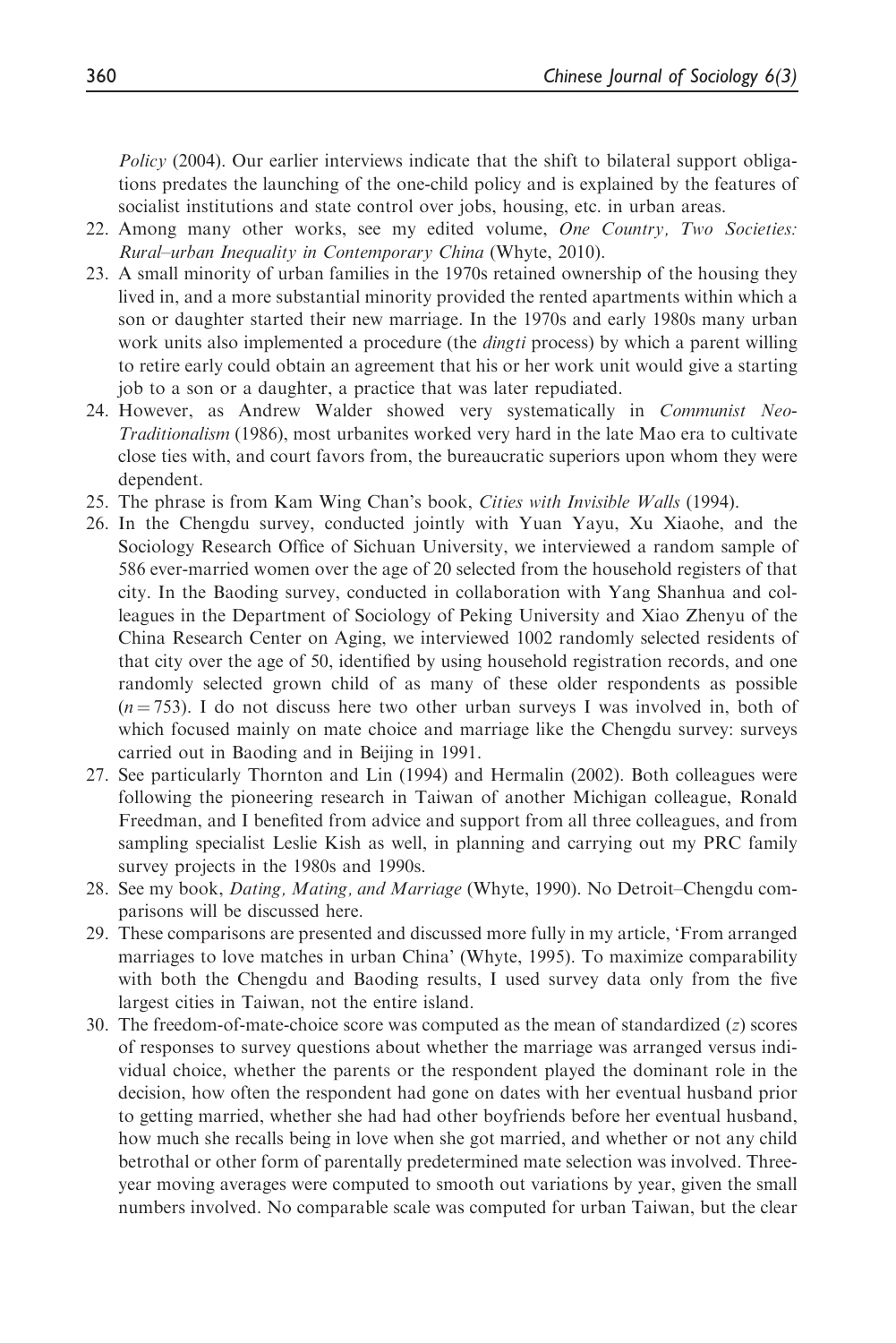and sustained increase in comparable indicators of freedom of mate choice is clearly visible in the figures from surveys on that island shown in Table 2 in my article, 'From arranged marriages to love matches in urban China' (Whyte, 1995).

- 31. Compare the patterns in Table 2 in the current paper with the patterns for Taiwan presented in Thornton and Lin (1994), Chapter 6.
- 32. A dating culture can be defined as a set of norms and recreational institutions that allow young people to experiment romantically with a variety of partners, without much parental or other adult supervision, and without immediate consideration of those dated as potential marriage partners. Freedom of mate choice is limited if there is not some sort of ability to meet and get to know a variety of potential partners, as is facilitated by the existence of a dating culture.
- 33. Considerable evidence exists from other cities that in more recent years these state constraints have weakened, with more of a dating culture, multiple romantic partners before marriage, and other markers of increased freedom of mate choice. For Shanghai, see for example, James Farrar, Opening Up: Youth Sex Culture and Market Reform in Shanghai (Farrar, 2002). It is very likely that similar changes have occurred due to market reforms and relaxed political controls in Chengdu as well, but I lack more recent survey data from that city to test this supposition. My primary collaborator on the 1987 Chengdu survey, Xu Xiaohe, is currently conducting a new survey of mate-choice behavior and marital relations in Chengdu, and when the results are available it should be possible to state how much mate-selection behavior in that city has changed compared to more than 30 years ago.
- 34. See Whyte et al. (2003) and Hermalin et al. (2003). Key contrasts in Baoding–urban Taiwan family patterns are described in my article, 'Continuity and change in urban Chinese family life' (Whyte, 2005).
- 35. This listing is adapted, and truncated, from my article, 'Continuity and change in urban Chinese family life' (Whyte, 2005: 29–30).
- 36. Although the Baoding survey was conducted later in the reform era (16 years after the reform launch in 1978) than the Chengdu survey (nine years after), it is important to note that key features of socialist institutions still shaped the lives of residents of the former city. For example, most Baoding adults still worked in state work units, and less than 5% of our 1994 survey respondents owned the apartments they lived in. The drive to privatize urban housing in the PRC took off after 1995, and today most urbanites in Baoding and other PRC cities are owners rather than renters (and many more than in 1994 are now working in private or foreign-owned firms or are self-employed).
- 37. The literature of the operation of the *hukou* system in the Mao and reform eras is very large. See again Whyte (2010), as well as my online essay, 'China's hukou system: how an engine of development has become a major obstacle' (Whyte, 2019).
- 38. In the USSR, and later in China, the implicit rationale for these relatively low and gender-differentiated official retirement ages was to induce mothers and mothers-in-law to leave the labor force early so that their daughters and daughters-in-law could maintain their extraordinarily high rates of full-time labor force participation (over 90% in urban China during the 1970s, almost the same as male rates) without being burdened with household chores, given that the state could not afford to provide the universal collective childcare, cooking, laundry and other domestic services that Engels had envisioned being provided in a future socialist society.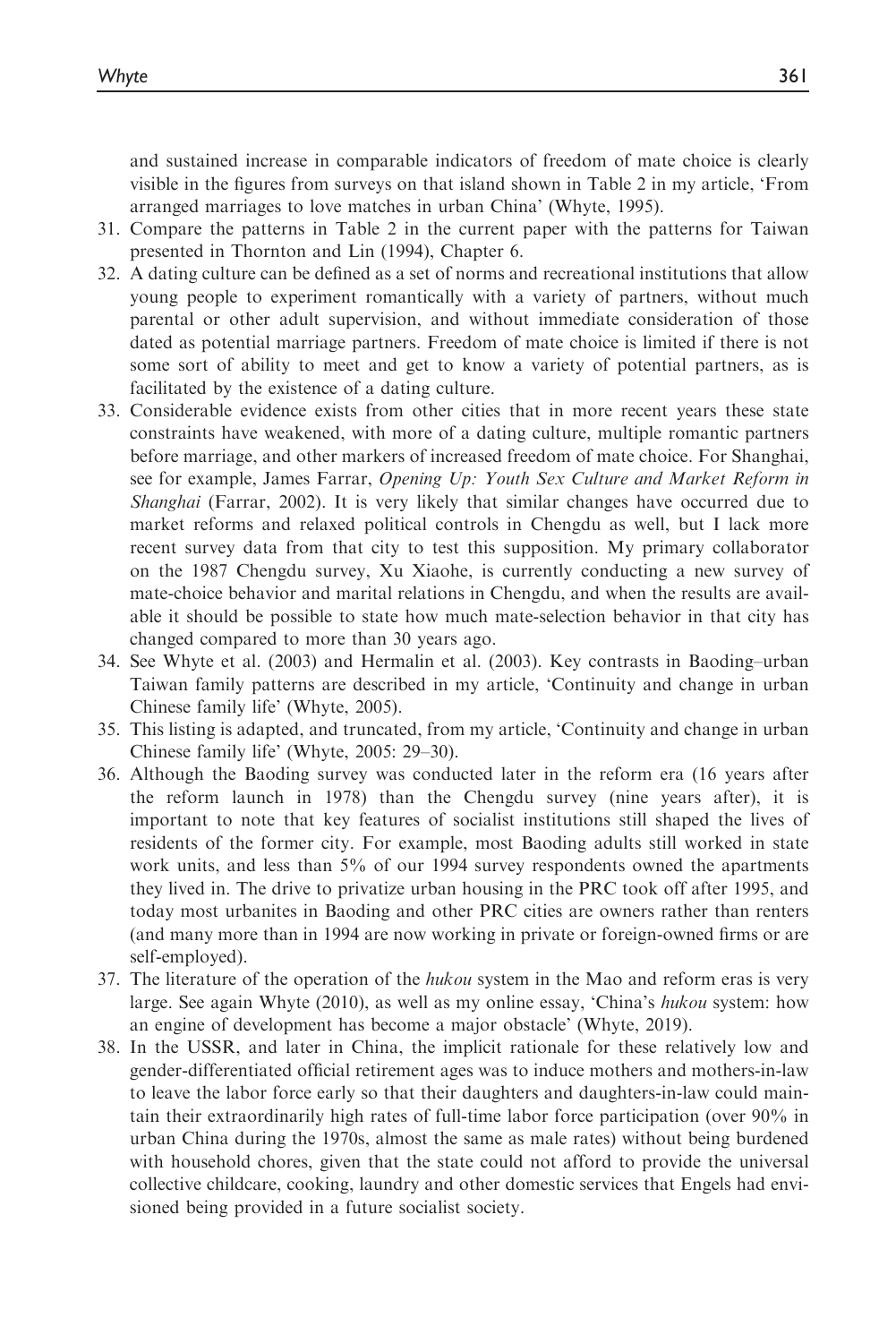#### ORCID iD

Martin King Whyte D <https://orcid.org/0000-0002-2017-5970>

#### **References**

- Cai Y and Wang F (2014) (Re)emergence of late marriage in Shanghai. In: Davis D and Friedman S (eds.) Wives, Husbands, and Lovers: Marriage and Sexuality in Hong Kong, Taiwan, and Urban China. Stanford, CA: Stanford University Press, pp. 97–117.
- Chan A, Madsen R and Unger J (1984) Chen Village. Berkeley, CA: University of California Press.
- Chan KW (1994) Cities with Invisible Walls. New York: Oxford University Press.
- Diamant N (2000) *Revolutionizing the Family*. Berkeley, CA: University of California Press.
- Farrar J (2002) Opening Up: Youth Sex Culture and Market Reform in Shanghai. Chicago, IL: University of Chicago Press.
- Fong V (2004) Only Hope: Coming of Age under China's One-child Policy. Stanford, CA: Stanford University Press.
- Goode WJ (1963) World Revolution and Family Patterns. New York: The Free Press.
- Greenhalgh S and Winckler E (2005) Governing China's Population. Stanford, CA: Stanford University Press.
- Hermalin A (ed.) (2002) The Well-Being of the Elderly in Asia. Ann Arbor, MI: University of Michigan Press.
- Hermalin A, Ofstedal MB and Shih SP (2003) Patterns of intergenerational support in urban China and urban Taiwan. In: Whyte MK (ed.) China's Revolutions and Intergenerational Relations. Ann Arbor, MI: Center for Chinese Studies University of Michigan, pp. 255–275.
- Hu Z (2009) Keeping hope: Encountering and imagining the national state in a north China village. PhD Thesis, Harvard University, USA.
- Johnson KA (1983) Women, the Family, and Peasant Revolution in China. Chicago, IL: University of Chicago Press.
- Meijer MJ (1971) Marriage Law and Policy in the Chinese People's Republic. Hong Kong: Hong Kong University Press.
- Parish WL and Whyte MK (1978) Village and Family in Contemporary China. Chicago: University of Chicago Press.
- Qian ZC, Cheng Y and Qian Y (2019) Hukou, marriage, and access to wealth in Shanghai. Journal of Ethnic and Migration Studies. Epub ahead of print 3 May. DOI: 10.1080/ 1369183X.2019.1592883.
- Salaff J (1973) The emerging conjugal relationship in the People's Republic of China. Journal of Marriage and Family 35: 705–717.
- Shorter E (1975) The Making of the Modern Family. New York: Basic Books.
- Stacey J (1983) Patriarchy and Socialist Revolution in China. Berkeley, CA: University of California Press.
- Thornton A and Lin HS (1994) Social Change and the Family in Taiwan. Chicago, IL: University of Chicago Press.
- Walder A (1986) Communist Neo-Traditionalism. Berkeley, CA: University of California Press.
- Whyte MK (1973) The family. In: Oksenberg M (ed.) China's Development Experience. New York: Academy of Political Science, pp. 175–192.